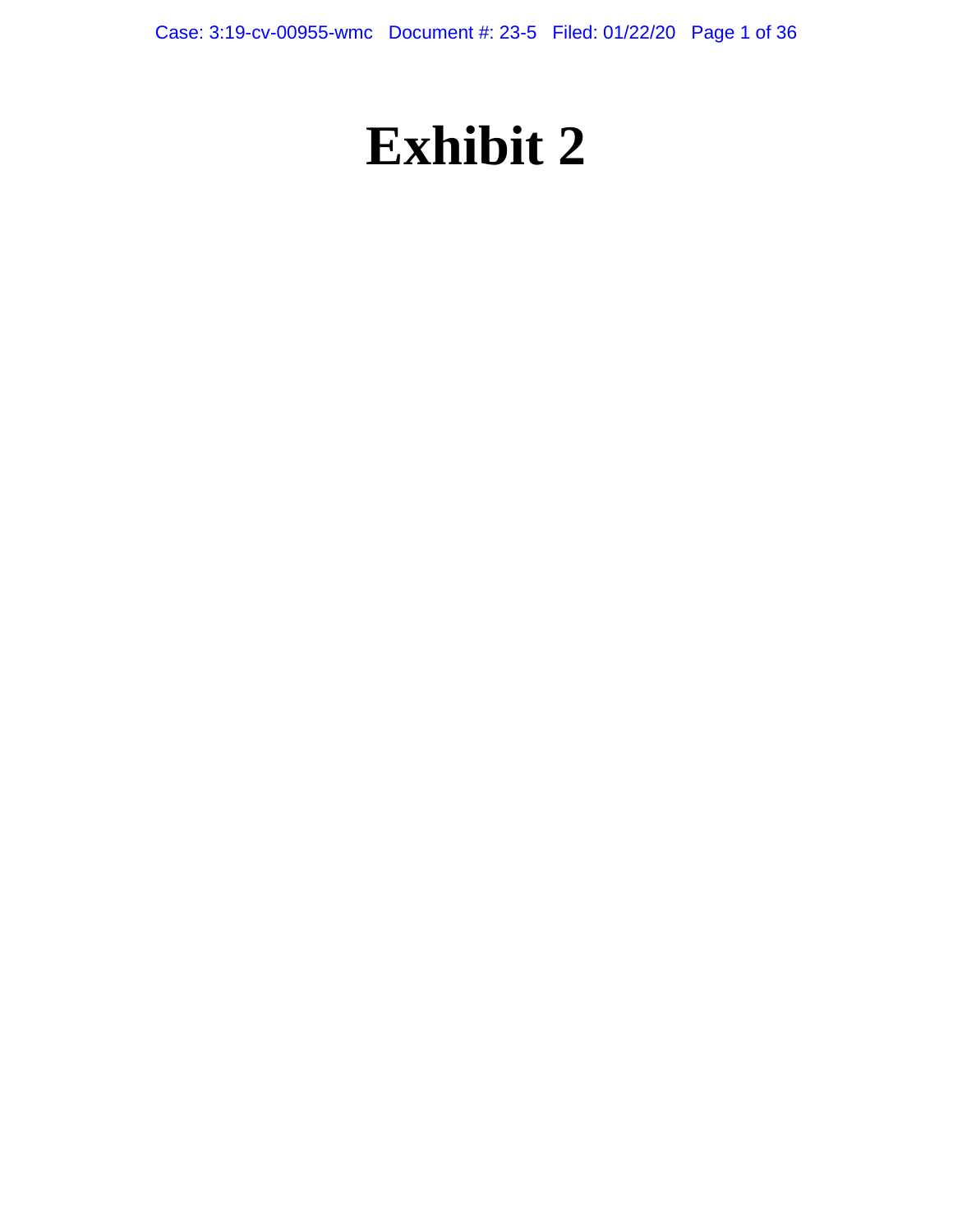## **UNITED STATES DISTRICT COURT WESTERN DISTRICT OF WISCONSIN**

## THE ANDREW GOODMAN FOUNDATION AND AMANDA SCOTT,

Plaintiffs,

Civil Action No. 19-cv-955

v.

MARGE BOSTELMANN, JULIE M. GLANCEY, ANN S. JACOBS, DEAN KNUDSON, ROBERT F. SPINDELL, JR., and MARK L. THOMSEN, in their official capacities as Wisconsin Elections Commissioners,

Defendants.

**January 22, 2020**

## **EXPERT REPORT: BURDENS OF STUDENT ID RESTRICTIONS**

**Barry C. Burden**

\_\_\_\_\_\_\_\_\_\_\_\_\_\_\_\_\_\_\_\_\_\_\_\_\_\_\_\_\_\_

Barry C. Burden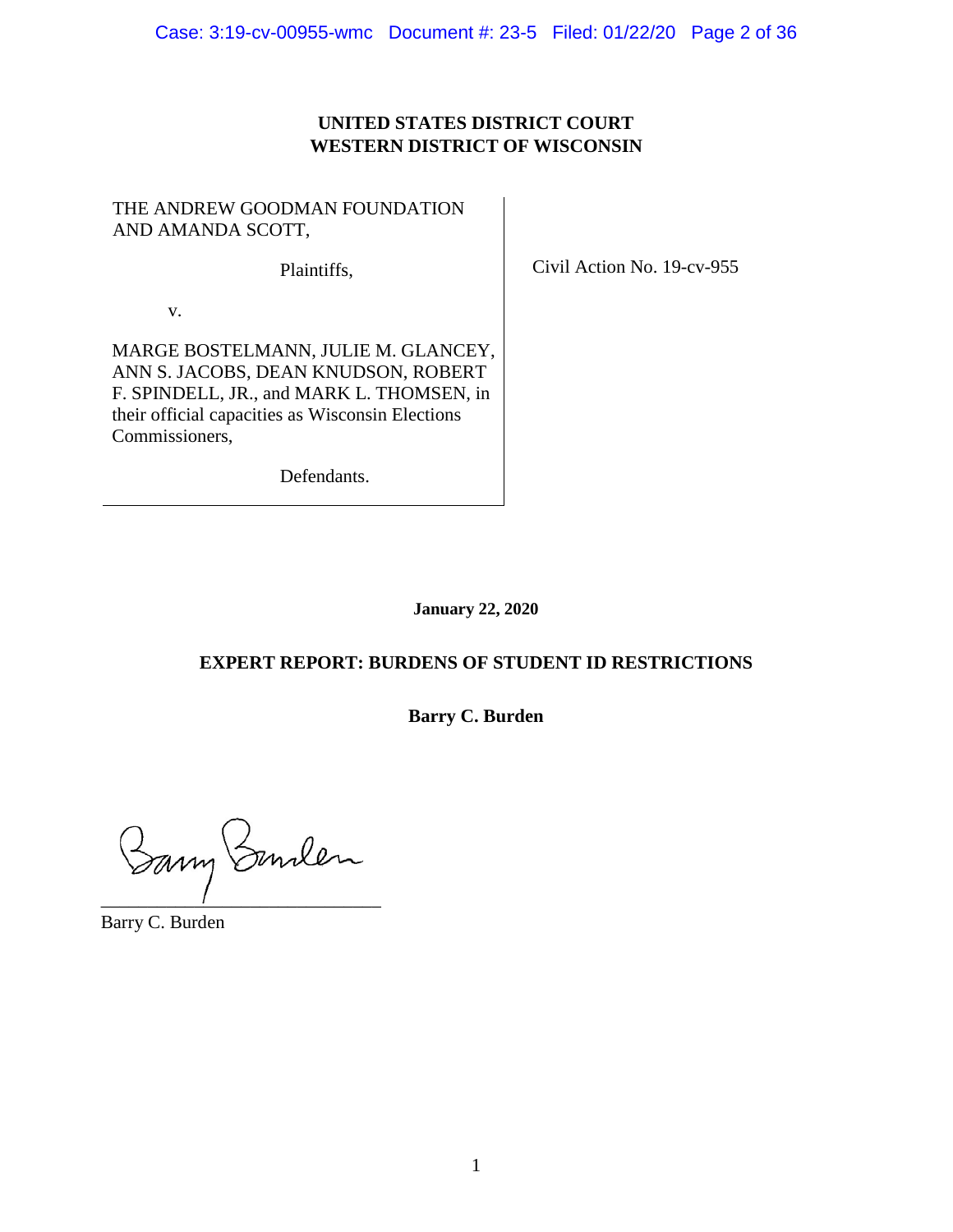#### **Introduction**

Wisconsin Act 23, enacted in 2011, implemented a strict voter ID requirement in Wisconsin that prohibits use of college and university IDs unless they meet unique specifications and are accompanied by proof of enrollment.<sup>[1](#page-2-0)</sup> I was asked to offer a preliminary opinion on the purpose and effect of the student identification requirements on young voters in Wisconsin. I am being compensated at a rate of \$300 per hour.

It is my opinion that the provisions related to college student IDs in Act 23 are tenuous in their ability to meet state interests and are burdensome on young adults in Wisconsin who wish to vote. The provisions do not enhance election security or public confidence in the election system. Further, by demanding more of college student IDs than other forms of identification, the provisions place a disproportionate burden on young adults in Wisconsin who wish to vote. These burdens are more consequential for young people because they have less familiarity with voting requirements and are in the process of establishing nascent habits of voter participation that are more easily disrupted. In addition, many standard-issue college IDs in Wisconsin do not comply with the unusual requirements in the law, thus necessitating a second ID that requires additional time and resources to obtain. As a result, college students and other young adults will be hindered and deterred from voting by the poorly justified ID requirements in Act 23.

#### **Qualifications and Basis of Opinion**

I am a Professor of Political Science at the University of Wisconsin-Madison, where I have taught since Fall 2006. I earned my Ph.D. at The Ohio State University in 1998. From 1999 to 2006, I was a faculty member in the Department of Government at Harvard University.

My expertise lies generally in American politics with a focus on elections and voting, public opinion, representation, political parties, and research methodology. I teach courses on these topics at both the undergraduate and graduate levels. I am the author of *Personal Roots of Representation* (Princeton University Press), co-author of *Why Americans Split Their Tickets*  (University of Michigan Press), and co-editor of *The Measure of American Elections* (Cambridge University Press). I have also published articles in respected scholarly peer-reviewed journals such as the *American Political Science Review*, *American Journal of Political Science*, *Electoral Studies*, *Public Opinion Quarterly*, *Legislative Studies Quarterly*, *Public Administration Review*, *Election Law Journal*, and *Political Analysis*. I serve on the editorial boards of *Electoral Studies* and *Election Law Journal*. I am a member of the American Political Science Association and have been active in the profession, giving presentations at many conferences and universities.

I have particular expertise in elections and election administration. I am Director of the Elections Research Center at the University of Wisconsin-Madison, a nonpartisan institute that provides rigorous analysis of elections. One of the Center's key areas of focus is election

<span id="page-2-0"></span><sup>&</sup>lt;sup>1</sup> In the remainder of my report I will use the term "college" to refer to both colleges and universities. My use of the term "student" will refer to students enrolled in colleges and universities within the state of Wisconsin. High school IDs are not acceptable for voting under Act 23 even if a high school student is eligible to vote.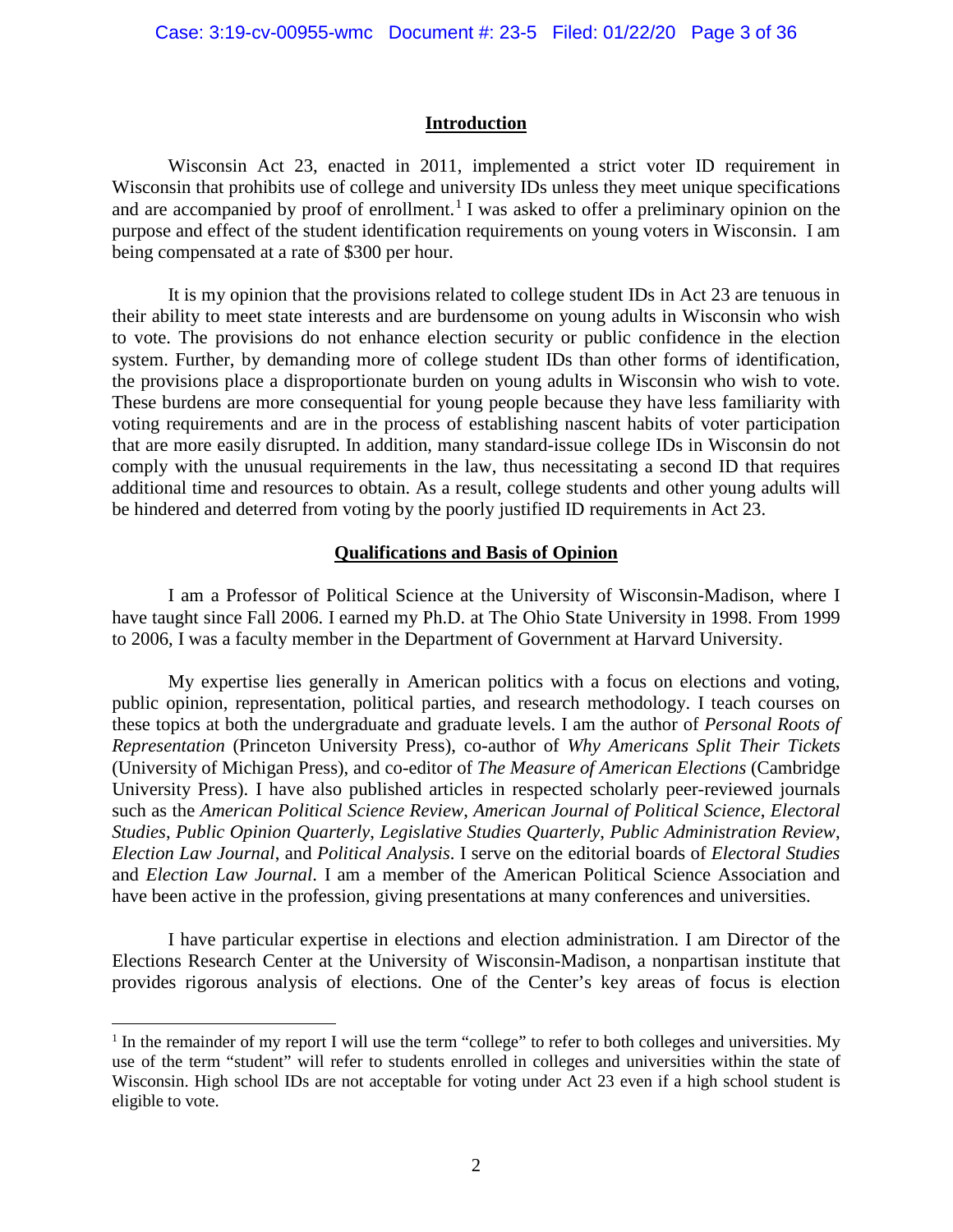administration. I have testified before state officials and the bipartisan Presidential Commission on Election Administration and provided expert advice to the U.S. Government Accountability Office. I serve on the advisory board of the MIT Election Data and Science Lab. I am frequently contacted by journalists and civic organizations to speak about election administration and have been quoted in several national media outlets.

I have provided expert reports and testified in several federal and state cases concerning changes in election law. This includes testimony in two prior Wisconsin cases involving Act 23. The case of *League of United Latin American Citizens of Wisconsin et al. v. Judge David G. Deininger et al.* (2013) in the Eastern District of Wisconsin concerned whether the voter law violated the federal Voting Rights Act. The case of *One Wisconsin Institute Incorporated et al. v. Judge Gerald V. Nichol et al.* (2016) in the Western District of Wisconsin concerned in part whether the voter ID law violated the Voting Rights Act and the U.S. Constitution. A full list of cases in which I have provided expert testimony as well as more information about my academic and scholarly experience is included in my curriculum vitae, included as Appendix A.

As a faculty member at the University of Wisconsin-Madison, I also have firsthand knowledge of how election laws and practices affect college students in Wisconsin. During the 2018 election season, I was the faculty lead of the campus coalition supporting the Big Ten Voting Challenge, a friendly competition within the Big Ten Conference to encourage student voters in the midterm elections. My involvement with the group allowed me to learn from local election officials, campus staff, and students themselves about the impacts of the voter ID requirements contained in Act 23.

To establish an expert opinion in this case, I reviewed an array of materials from academic, governmental, legal, and media sources. Building on my existing knowledge, expertise, and experience, I consulted scholarly research on the general causes and effects of changes in state election laws. My review also included data sources and statutes made available by agencies of the Wisconsin and federal governments. I also drew on direct knowledge of the state election system and observations of students attempting to vote in Wisconsin. All of the sources and methodologies I used are standard in my field.

## **Overview of 2011 Act 23**

In 2011, the Wisconsin state legislature passed and Governor Scott Walker signed into law Act 23. Act 23 created a strict voter ID requirement for voting in all Wisconsin elections, whether at a traditional polling place or by absentee. The law requires a prospective voter to provide one of the following forms of ID to receive a ballot:

- Wisconsin driver's license,
- Wisconsin non-driver ID issued by the Department of Transportation,
- U.S. Passport,
- military ID card,
- certificate of naturalization,
- federally-recognized Indian tribe ID,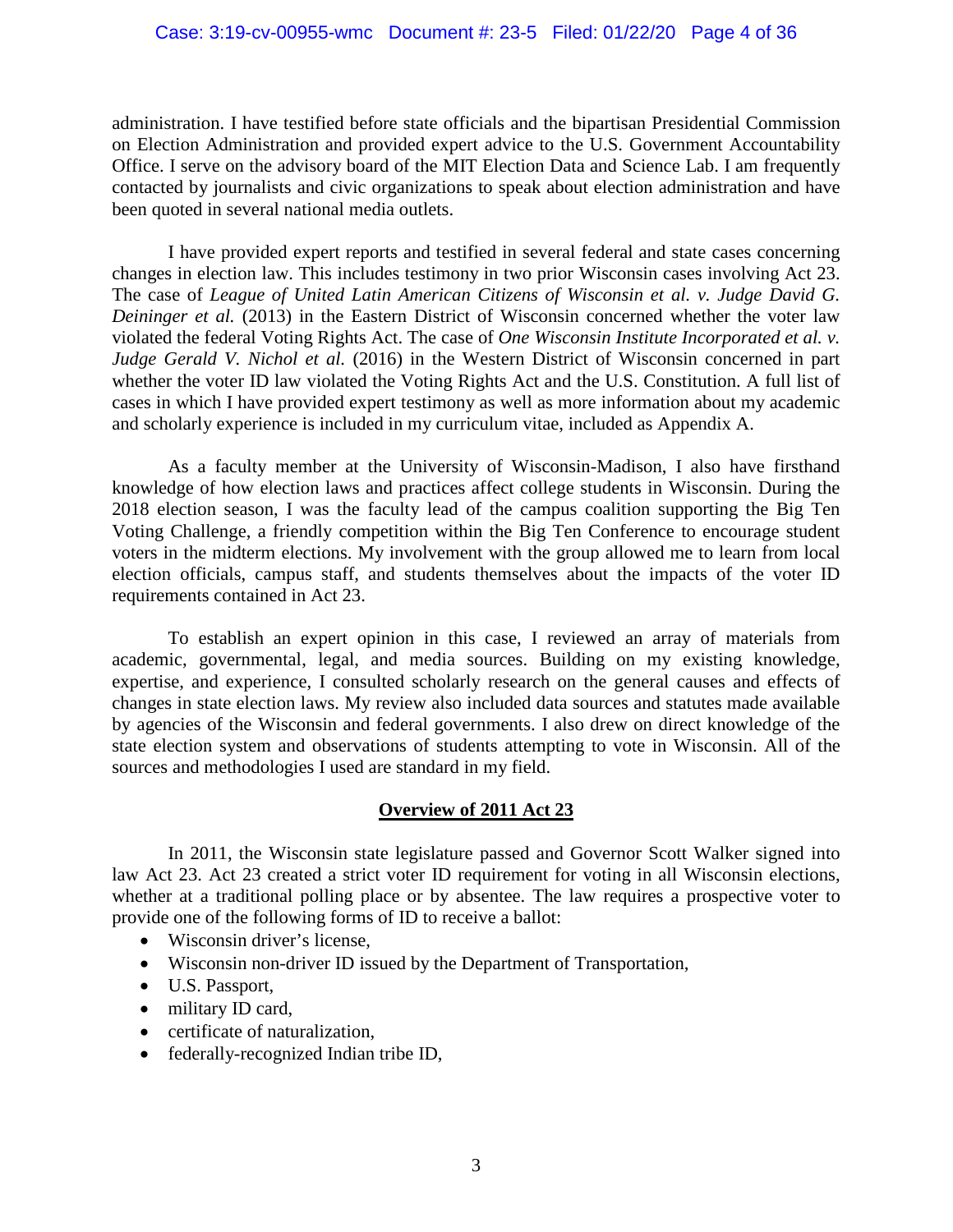- Veteran's Health Administration ID card, $2$  or
- ID from an accredited college located within the state.

Act 23 singles out college student IDs in four specific ways. First, a student ID must contain an expiration date.<sup>[3](#page-4-1)</sup> Second, a student ID must also include a date of issuance. Third, the listed date of expiration on a student ID must be no later than two years after the date of issuance. Fourth, a voter using a student ID must also provide proof of current enrollment such as a tuition fee receipt or a letter from the college attesting to enrollment status.

No other form of ID under Act 23 must be accompanied by these additional requirements, yet the legislature and governor nonetheless deemed those non-student forms of ID to be satisfactory for establishing a voter's identity.

Consider how the requirements are applied inconsistently in practice.

- For voting purposes, being a current military service member is akin to being a currently enrolled student. In both cases, a person is issued an ID when they join the organization. One would expect proof of current membership or enrollment to be required in either both cases or neither case. But this is not the practice in Wisconsin. A retired military member may use a card issued by a uniformed service as an acceptable form of ID even when the person is no longer actively serving.<sup>[4](#page-4-2)</sup> Even the ex-spouse or former dependent of a military service member may continue to use a military ID for voting purposes after the legal relationship between the service member and card holder has been severed (as in the case of a divorce or a dependent turning 18 years old).
- Proof of enrollment makes the required issuance and expiration dates unnecessary. Nonetheless, all three things are required of student IDs. This court's findings of fact in *One Wisconsin Institute* has already found that the "three requirements... are redundant,"<sup>[5](#page-4-3)</sup> and that requiring student IDs to be unexpired is a violation of the Fourteenth Amendment (though the court made no finding as to the requirement that the expiration date be listed at all or that the specific requirements at issue here should be removed or otherwise changed).

<span id="page-4-2"></span><sup>4</sup> The forms of military ID provided by the Department of Defense are listed here: https://www.cac.mil/uniformed-services-id-card/ (last visited December 9, 2019).

<span id="page-4-0"></span><sup>&</sup>lt;sup>2</sup> VA cards were technically established as acceptable forms of ID on March 16, 2016 by Wisconsin Act 26.

<span id="page-4-1"></span><sup>&</sup>lt;sup>3</sup> On the distinction between two types of Veteran Affairs cards, see https://elections.wi.gov/sites/elections.wi.gov/files/news/137/veterans\_ids\_for\_voting\_pdf\_12338.pdf (last visited December 13, 2019). The law also allows an individual to receive a ballot who was approved for a driver's license or state ID card in close proximity to the election but has not yet received it. In these cases, use of a driver's license receipt or state ID card receipt is accepted for a limited time period. As a result of the decision of this court in *One Wisconsin Institute*, a person may also for a limited time period use a temporary ID card issued by the DOT as part of the identification petition process (IDPP).

<span id="page-4-3"></span><sup>5</sup> *One Wisconsin Inst., Inc. v. Thomsen*, 198 F. Supp. 3d 896, 961 (W.D. Wis. 2016), order enforced, 351 F. Supp. 3d 1160 (W.D. Wis. 2019).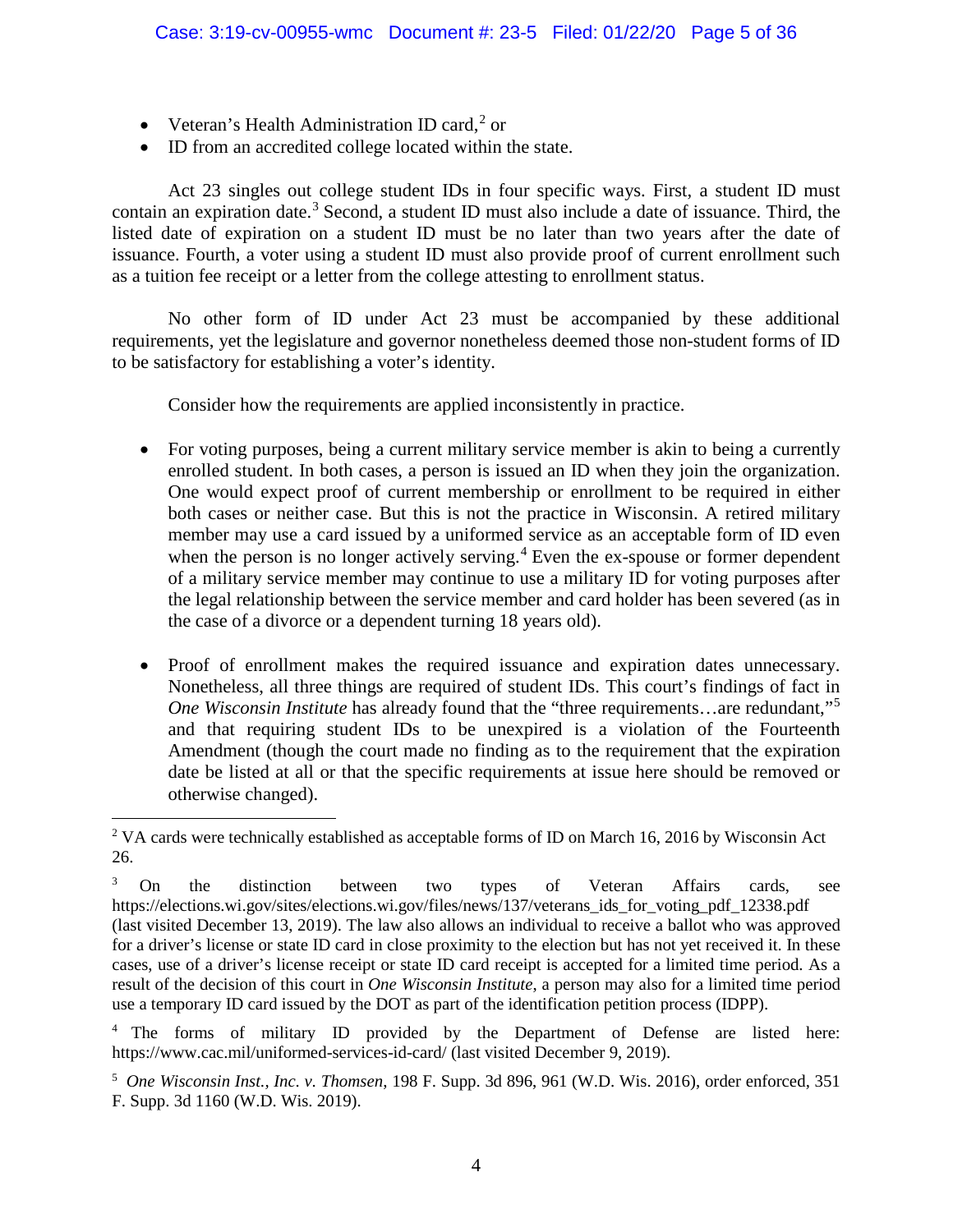- Although a Wisconsin driver's license includes a date of issuance, this is not required by Act 23.
- Generally speaking, an acceptable ID under Act 23 must either be unexpired or expire after the date of the most recent general election, but there are exceptions to the expiration date requirement. For example, tribal IDs that lack expiration dates, naturalization certificates, which do not include expiration dates, and Veteran ID Cards (VICs), which do not include expiration dates are all exempted from this requirement. Because Act 23 explicitly permits use of IDs without expiration dates, the law makes evident that printed expiration dates are not necessary to establish a voter's identity. Nevertheless, without sound justification, it requires that student IDs contain expiration dates.

The additional demands layered on voters using student IDs place heavier burdens on young adults with no apparent benefit to the state. If the name and photo on an ID are sufficient for an election worker to confirm the identity of a voter, then the issuance date and proof of enrollment are superfluous requirements. As noted in the complaint filed in this case, it is possible under Act 23 for a poll worker to confirm that the name and photograph on a student ID match that of a prospective voter but nonetheless prohibit the person from acquiring a ballot due to lack of an issuance date or proof of enrollment. Voters using other forms of ID are permitted to receive ballots without these requirements. As I describe in the following section, social science research on the factors that affect voter turnout demonstrates that young adults and college students face more challenges than do other potential voters, and the additional requirements on college IDs serve to exacerbate those disparities.

## **Theoretical Frameworks for Understanding the Effects of Act 23 on College Students**

Experts on voter participation use two frameworks to understand why some people vote in an election and others do not. The two frameworks are (a) the theory of the *calculus of voting,* and (b) research on voting as a *habit*. These theories are relevant because they identify the burdens on voting that the state may impose and how those burdens may inhibit the practice of voting.

The "calculus of voting" is the dominant theoretical framework used by scholars to study voter turnout. Under this theory, researchers conceptualize the likelihood of voting as a formula that involves benefits and costs. An individual will generally vote if the *probability* of their vote determining the outcome (P) multiplied by the net psychological *benefit* of seeing one's preferred candidate win the election (B) is greater than the *costs* of voting (C). The theory does not necessarily imply that these parameters are the only factors influencing voter turnout, but rather are important variables that can explain why turnout varies between elections, across groups, or even by an individual in different contexts.

The cost term, C, is the most relevant parameter for understanding the student voter ID requirement in Act 23. This is because C is the only term that the state can manipulate directly, by setting election rules that affect the costs of voting. The costs include the effort required to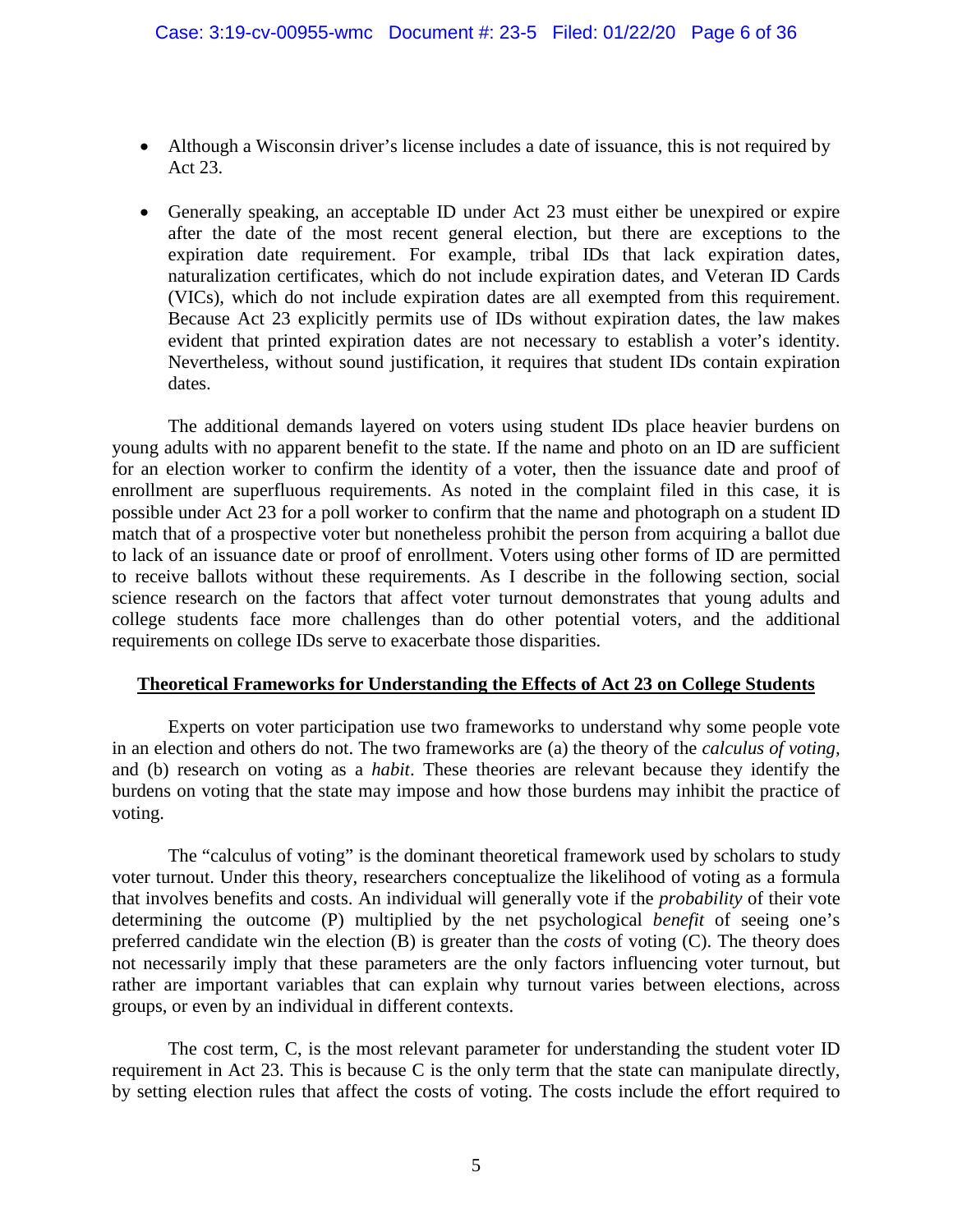#### Case: 3:19-cv-00955-wmc Document #: 23-5 Filed: 01/22/20 Page 7 of 36

become informed about the candidates and issues over which the state has only limited influence. But costs also include the time, resources, and activity needed to overcome the administrative requirements and other barriers to registering to vote and successfully casting a ballot.<sup>[6](#page-6-0)</sup> The state has almost exclusive control over these costs. Raising the value of C increases the burden on potential voters.

Any voting process incurs some costs; people use *resources* available to them to pay these costs. The "calculus of voting" framework suggests that, for many individuals, small changes in benefits or costs may alter the likelihood of voting dramatically. The decision to vote is sensitive enough to costs that even election day weather has been shown to depress turnout.<sup>[7](#page-6-1)</sup> It is little surprise, then, that adding more costs to the voting process is enough to deter voting.<sup>[8](#page-6-2)</sup> For example, relocating polling places has been shown to decrease turnout by several percentage points.<sup>[9](#page-6-3)</sup> Implementing new registration requirements also reduces turnout.<sup>[10](#page-6-4)</sup>

The second framework I use to understand the effects of Act 23 on young people views voter participation as a *habit*. Like many other repetitive behaviors that people adopt and sustain, voter turnout may be understood as habitual. Having paid the costs to participate in a first election, a person then becomes more likely to participate at later opportunities, thus contributing to the establishment of a persistent habit. After a person becomes a voter, they tend to remain a regular voter, at least in major general elections.<sup>[11](#page-6-5)</sup>

<span id="page-6-3"></span><sup>9</sup> Brady and McNulty (2011). McNulty, Dowling, and Ariotti (2009). Hapsel and Knotts (2005).

<span id="page-6-4"></span><sup>10</sup> Barry C. Burden and Jacob R. Neiheisel (2013), "Election Administration and the Pure Effect of Voter Registration on Turnout," *Political Research Quarterly* 66:77-90.

<span id="page-6-0"></span><sup>6</sup> Some formulations add a "duty" term to indicate the positive effect of norms supporting the democratic system. This addition might not be necessary because the cost term can be viewed as the net costs that encompass one's sense of duty. *See* John H. Aldrich (1993), "Rational Choice and Turnout," *American Journal of Political Science* 37:246-78. Alternatively, it has been suggested that costs matter more for individuals with a low sense of duty. *See* André Blais, Robert Young, and Miriam Lapp (2000), "The Calculus of Voting," *European Journal of Political Research* 37:181-201.

<span id="page-6-1"></span> $^7$  Thomas G. Hansford and Brad T. Gomez (2010), "Estimating the Electoral Effects of Voter Turnout," *American Political Science Review* 104:268-88.

<span id="page-6-2"></span><sup>8</sup> Henry E. Brady and John E. McNulty (2011), "Turnout Out to Vote: The Costs of Finding and Getting to the Polling Place," *American Political Science Review* 105:115-34. John E. McNulty, Conor M. Dowling, and Margaret H. Ariotti (2009), "Driving Saints to Sin: How Increasing the Difficulty of Voting Dissuades Even the Most Motivated Voters," *Political Analysis* 17:435-55. Moshe Haspel and H. Gibbs Knotts (2005), "Location, Location, Location: Precinct Placement and the Costs of Voting," *Journal of Politics* 67:560-73.

<span id="page-6-5"></span><sup>&</sup>lt;sup>11</sup> Alan S. Gerber, Donald P. Green, and Ron Shachar (2003), "Voting May Be Habit-Forming: Evidence from a Randomized Field Experiment," *American Journal of Political Science* 47:540-50. Eric Plutzer (2002), "Becoming a Habitual Voter: Inertia, Resources, and Growth in Young Adulthood," *American Political Science Review* 96:41-56. Alexander Coppock and Donald P. Green (2016), "Is Voting Habit Forming? New Evidence from Experiments and Regression Discontinuities," *American Journal of Political Science* 60:1044-1062.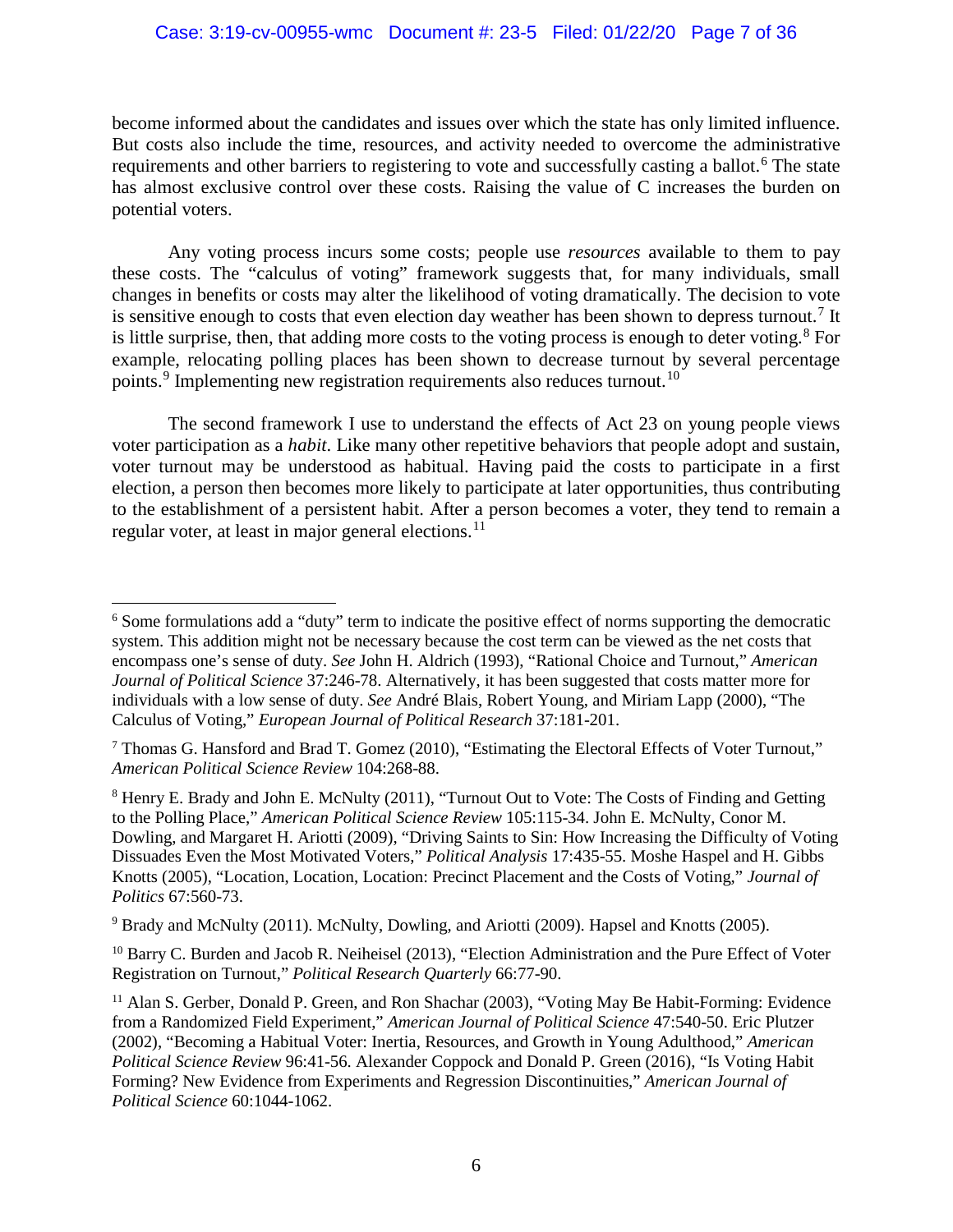#### Case: 3:19-cv-00955-wmc Document #: 23-5 Filed: 01/22/20 Page 8 of 36

What may appear to be equal costs imposed by a restriction on voting practices are in fact often more acute for young people. The college student ID requirements in Act 23 place unique and additional burdens on students at a time in their lives when the voting process is most challenging. For young people who are in the midst of establishing a voting habit, costs loom larger than for older individuals. This can have the effect of delaying the onset of the practice of voting.

Professor Eric Plutzer's research has demonstrated that voter turnout is affected by developmental stages over the course of the life cycle. It is worth quoting from his study at length:

As young citizens confront their first election, all of the costs of voting are magnified: they have never gone through the process of registration, may not know the location of their polling place, and may not have yet developed an understanding of party differences and key issues. Moreover, their peer group consists almost entirely of other nonvoters: their friends cannot assure them that voting has been easy, enjoyable, or satisfying. (p. 42)

A voting requirement imposed on young people is more consequential than a similar requirement imposed on older cohorts. The lack of experience with the voting process and lack of an established voting habit make the costs of meeting legal requirements to vote for the first time more challenging. When the requirements for young people go beyond the standards applied to other kinds of voters, as is the case with college IDs under Act 23, the costs will be even more difficult for voters to pay. The next section of the report analyzes the degree to which Wisconsin college students are likely to possess acceptable ID and how actions by colleges to offer compliant ID have affected student voter participation.

## **Student Possession of Compliant IDs**

Approximately 300,000 students are enrolled in Wisconsin colleges.<sup>[12](#page-7-0)</sup> Data from the Wisconsin Department of Public Instruction indicate that approximately 59.4% of high school completers enroll in a college immediately after graduation and that 67.9% enroll at some point after graduating from high school.<sup>[13](#page-7-1)</sup> Because such a large share of young adults are enrolled in postsecondary educational institutions, any voting requirements that affect college students in Wisconsin have immediate implications for young voters (i.e., voters ages approximately 18 to 29).

https://nces.ed.gov/programs/digest/d18/tables/dt18\_304.10.asp (last visited December 12, 2019). In contrast, the National Student Clearinghouse Research Center, which relies on spring semester enrollment numbers, estimates fall 2018 enrollment in Wisconsin of 289,086, *see*

<span id="page-7-0"></span><sup>&</sup>lt;sup>12</sup> The National Center for Education Statistics, which relies on fall semester enrollment numbers, estimates fall 2017 enrollment in Wisconsin of 340,770, *see*

http://nscresearchcenter.org/currenttermenrollmentestimate-spring2018/ (last visited December 12, 2019).

<span id="page-7-1"></span><sup>&</sup>lt;sup>13</sup> Wisconsin Information System for Education Data Dashboard (WISEdash), available at https://wisedash.dpi.wi.gov/Dashboard/portalHome.jsp (last visited December 12, 2019).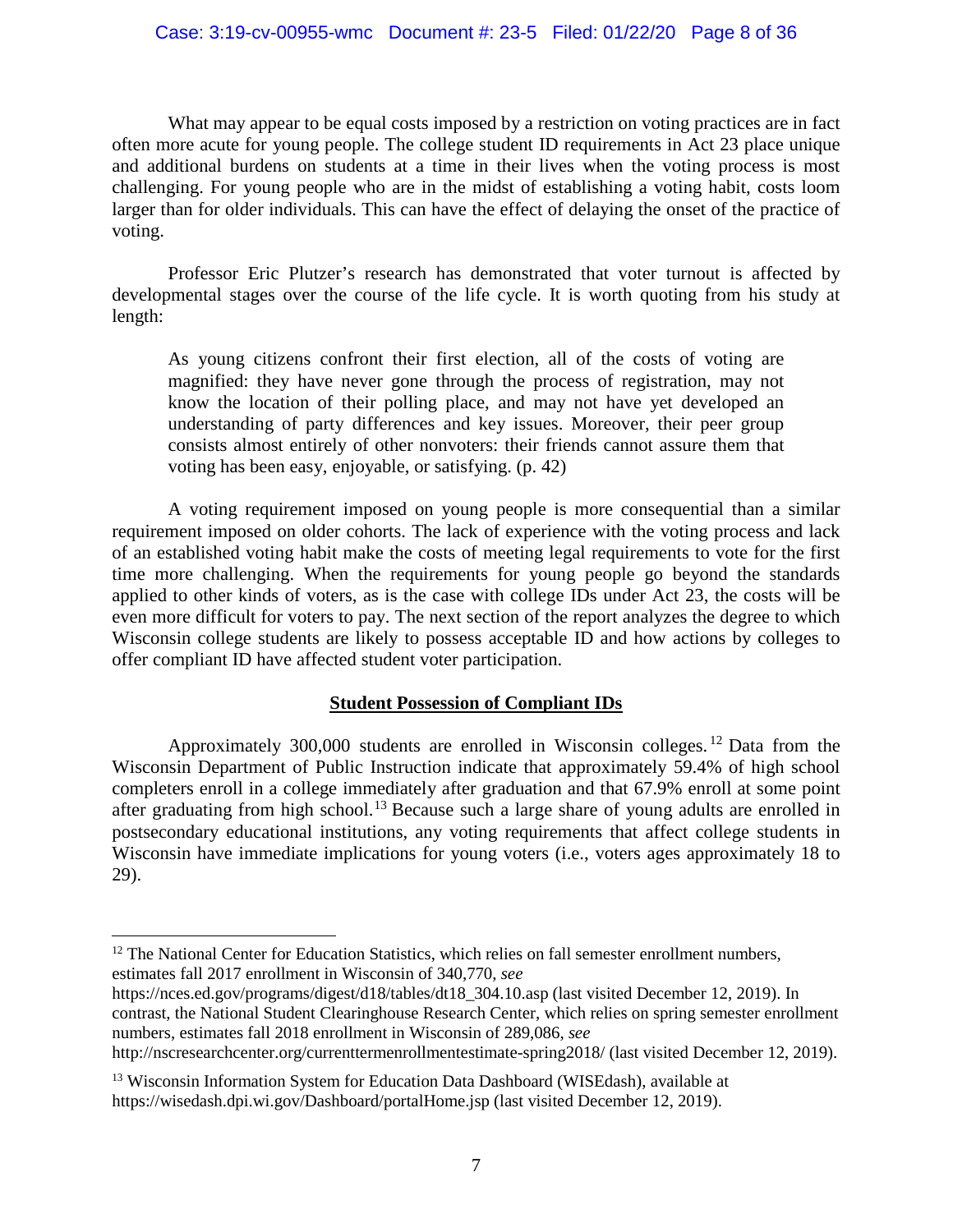#### Case: 3:19-cv-00955-wmc Document #: 23-5 Filed: 01/22/20 Page 9 of 36

The circumstances that college students in Wisconsin encounter suggest that many will wish to use their student IDs for voting purposes. This is because young adults often lack other common forms of identification and because the student ID is often an essential form of identification that is routinely carried and frequently used for a variety of essential purposes. For many college students, especially those enrolled full-time on residential campuses, the student ID is a daily necessity. It provides access to classrooms, their dormitories, libraries, recreational facilities, parking structures, transportation, and laboratories while also serving as a financial tool that may be used to make purchases at dining facilities and book stores. Indeed, the fact that student IDs are explicitly named in Act 23 indicates that the legislature and governor who enacted the law believed that they would be the primary form of identification for many voters.

Despite the value of such IDs to students, many standard-issue student IDs at Wisconsin colleges did not conform to the requirements of Act 23 when the law was enacted. This required colleges to issue secondary forms of ID if they wanted their students to be able to participate in the voting process, requires students to acquire other forms of acceptable ID, or both.

Because many students lack other forms of acceptable ID, they would be likely to rely on their college IDs to vote. Research by professor Kenneth Mayer prepared for the *One Wisconsin Institute* case provides an estimate of how many Wisconsin college students who are registered to vote lack a Wisconsin driver's license or state ID card.<sup>[14](#page-8-0)</sup> Mayer linked records in the statewide voter registration database with information on cardholders from the Department of Transportation as of late 2014. That analysis showed that about 8% of registrants lacked a license or state ID card. Although the files did not identify conclusively who was a college student, limiting the analysis to "student wards" (defined as those with colleges nearby or with large concentrations of registrants who are 18 to 24 years old) revealed a non-possession rate of 21%.

Based on what scholars have learned about the demographic differences between registrants and non-registrants, this can be regarded as a lower bound estimate. For example, U.S. Census Bureau data show that people who are unregistered have lower incomes, have lower levels of formal education, are more likely to be unemployed, and are more likely to have disabilities.[15](#page-8-1) If it had been possible to examine the full electorate in Mayer's analysis, including eligible voters who are not yet registered, it would have almost certainly produced an even higher non-possession rate.

Students and other young people who lack Wisconsin driver's licenses and state IDs are also not likely to possess other kinds of compliant IDs such as U.S. Passports, veteran IDs, and military IDs. Support for this assertion comes from an expert report by professor Stephen Ansolabehere in the case of *Marc Veasey et al. v. Rick Perry et al.* concerning a strict voter ID

<span id="page-8-0"></span><sup>14</sup> Expert report dated December 10, 2015 of Kenneth R. Mayer in the case of *One Wisconsin Institute, Inc. et al. v Judge Gerald C. Nichol et al*.

<span id="page-8-1"></span><sup>&</sup>lt;sup>15</sup> For example, see the Census Voting and Registration Supplement tables for the 2016 election available at https://www.census.gov/data/tables/time-series/demo/voting-and-registration/p20-580.html (last visited December 18, 2019).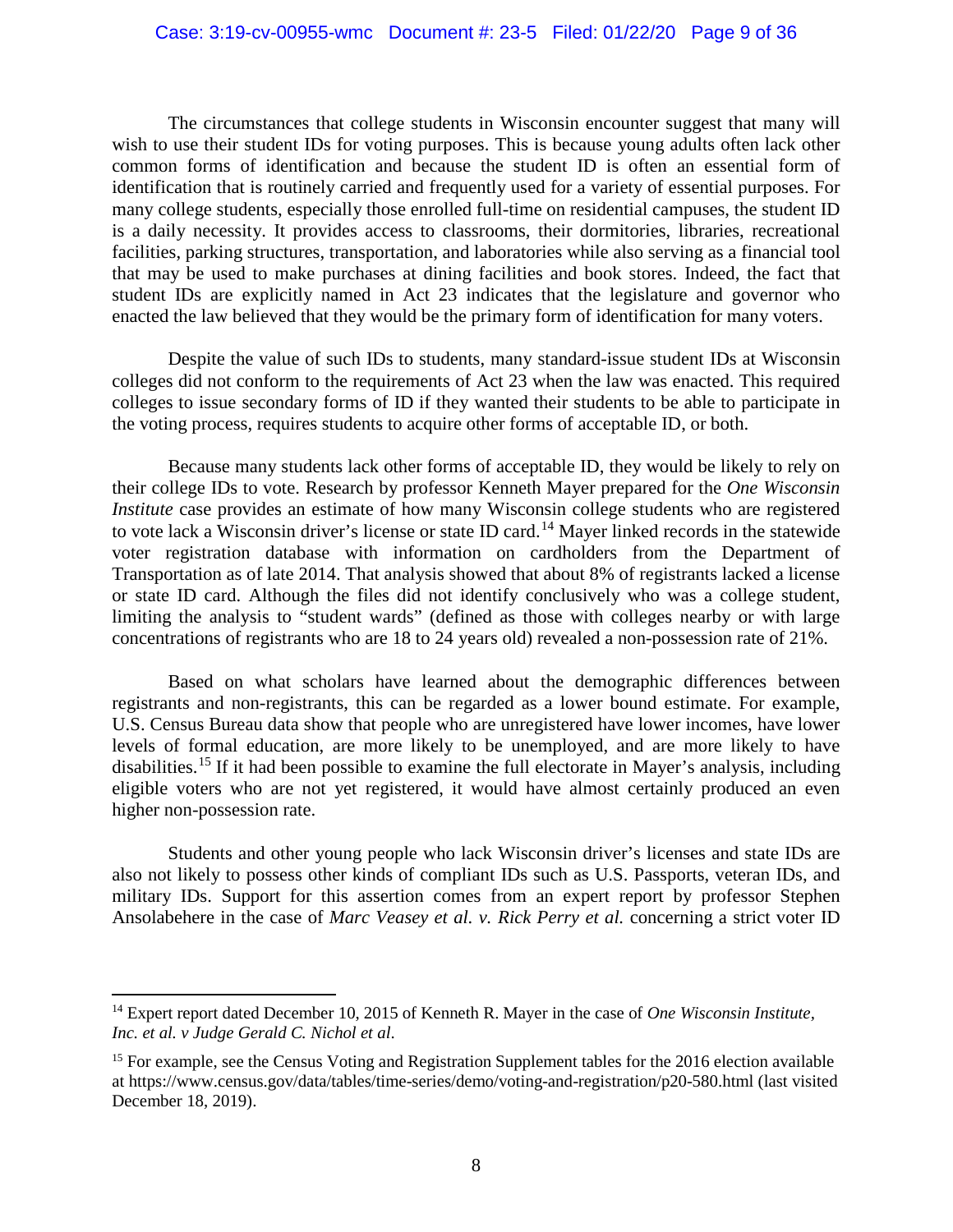law implemented in Texas.<sup>[16](#page-9-0)</sup> In research similar to Mayer's analysis in the Wisconsin case, Ansolabehere linked records in the statewide voter file to information on license and state ID holders maintained by the Department of Motor Vehicles to determine which registrants lacked acceptable ID for voting. However, Ansolabehere was also able to include data from federal agencies such as the Department of Defense (to capture military IDs), the Department of State (to capture U.S. Passports), and the Department of Veterans Affairs (to capture veteran IDs). Adding these sources to the record linkage process demonstrated that many individuals lack *any* of the non-student forms of ID. Depending on the exact methodology used, matching on the state-issued forms of ID alone produced a non-possession rate of 6 to 7% (just below Mayer's estimate in Wisconsin).<sup>[17](#page-9-1)</sup> Adding federal IDs reduced the non-possession somewhat to 4 to 4.5% (again depending on the methodology). Although Ansolabehere did not disaggregate the results by age, his report showed that non-Hispanic whites are much more likely than blacks and Hispanics to possess a compliant ID. Because blacks and Hispanics (in both Texas and the country overall) are substantially younger on average than are non-Hispanic whites, it must be the case that state and federal ID possession in Texas is lower among young people than in the general population. I have no reason to believe the age disparity is absent in Wisconsin.

## **College Student Voter Turnout in Wisconsin Under Act 23**

To understand how the reliance on college student IDs affects young adults who wish to vote in Wisconsin, it is helpful to consider rates of voter turnout among students who attend college in the state. Information on student voter turnout is made available through the National Study of Learning, Voting, and Engagement (NSLVE). NSLVE is a project of the Institution for Democracy and High Education (IDHE) at Tufts University. The project covers more than 10 million students enrolled at over 1,000 institutions of higher education. Universities participate in the service by providing NSLVE staff with enrollment records for their students. Those records are matched against a national database of official voting data from the states to determine the voter turnout rate at each participating campus. Rates are adjusted to reflect the degree to which students are known to be noncitizens who are ineligible to vote in federal elections, but the inability to identify the total number of enrolled noncitizens means that estimated student turnout rates are slightly deflated. Each participating campus has received a report on its students' voting participation in general elections starting with the 2012 presidential election.

The NSLVE data show how student voter turnout rates changed in Wisconsin between elections before and after 2015, when the student ID requirements in Act 23 went into continuous effect.<sup>[18](#page-9-2)</sup> As a reference point, the national data show that overall student turnout among participating institutions across the country rose by 3.2 percentage points between the

<span id="page-9-0"></span><sup>16</sup> Corrected Supplemental Report dated September 16, 2014 of Stephen D. Ansolabehere, *Marc Veasey et al. v. Rick Perry et al.*, Southern District of Texas (No. 2:13-cv-193). See also Stephen Ansolabehere and Eitan D. Hersh (2017), "ADGN: An Algorithm for Record Linkage Using Address, Date of Birth, Gender, and Name," *Statistics and Public Policy* 4:1-10.

<span id="page-9-1"></span><sup>&</sup>lt;sup>17</sup> See Tables V.3.A through V.4.B of the Ansolabehere report.

<span id="page-9-2"></span><sup>&</sup>lt;sup>18</sup> Recall that the law was briefly in effect in February 2012 but was then put on hold by court action. It has been in effect continuously since April 2015.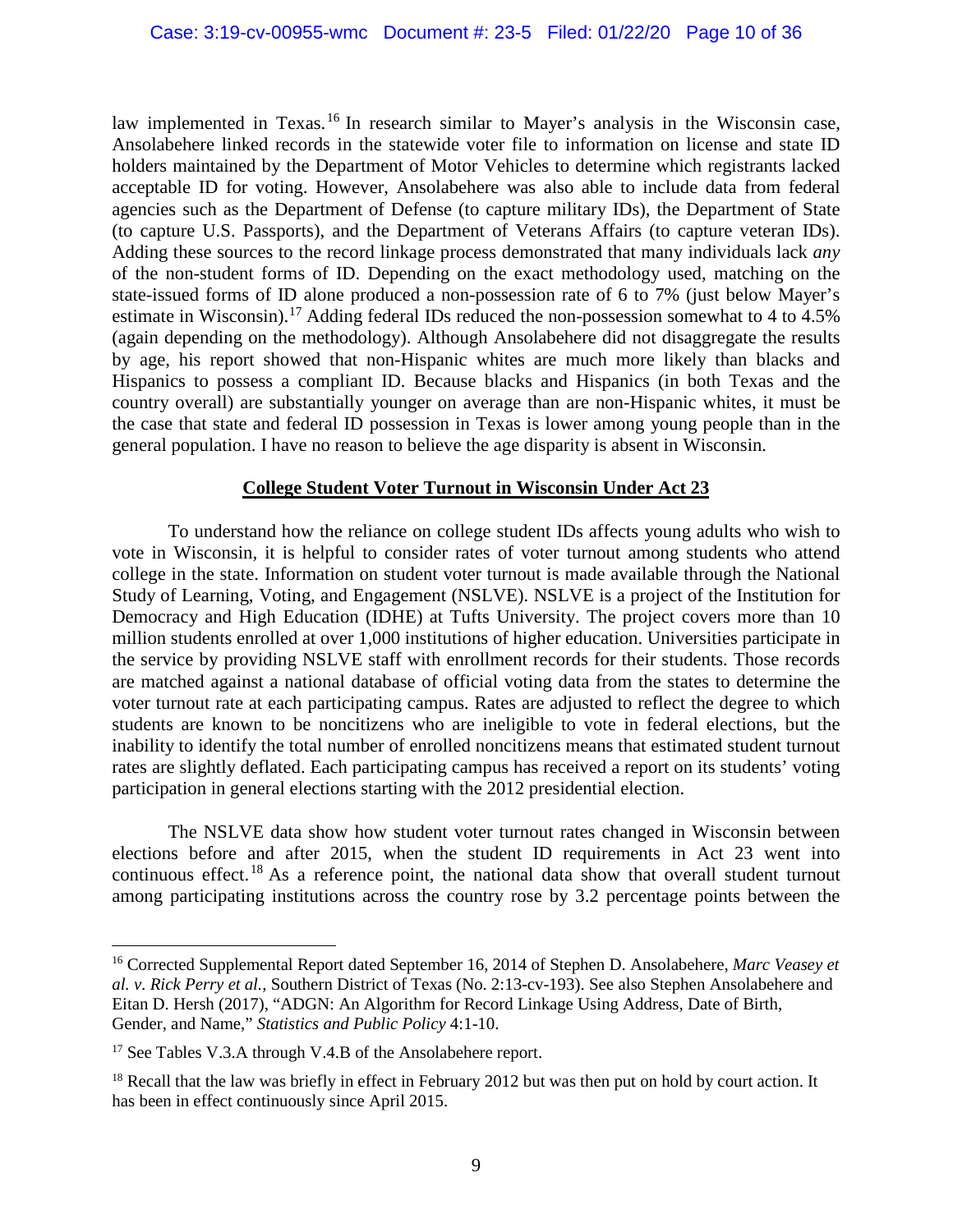2012 and 2016 elections. [19](#page-10-0) According to the NSLVE reports, 743 out of 973 participating institutions (76% of the total) saw increases in student turnout between 2012 and 2016. In contrast, all sixteen of the Wisconsin institutions had changes in turnout that were below the national median, and thirteen of the sixteen colleges saw outright decreases.<sup>[20](#page-10-1)</sup>

All of the publicly available NSLVE reports for individual colleges that I was able to find online show a drop in Wisconsin student turnout. Student turnout at UW-Madison dropped by 4.3 percentage points.<sup>[21](#page-10-2)</sup> UW-Superior fell by 6.6 points.<sup>[22](#page-10-3)</sup> UW-Parkside fell by 4.1 points.<sup>[23](#page-10-4)</sup> UW-Whitewater fell by 9.4 points.<sup>[24](#page-10-5)</sup> Private colleges around the state also saw declines. Turnout among students at St. Norbert College fell by 8.0 points.[25](#page-10-6) Madison Area Technical College fell by 3.9 points.<sup>[26](#page-10-7)</sup> Edgewood College dropped 7.3 points.<sup>[27](#page-10-8)</sup>

It would be a mistake to attribute all of the turnout decline in Wisconsin in 2016 to the suppressive effect of the voter ID requirement in Act 23. Some of the decline, both in the state overall and among students, is due to the lighter presences of the presidential campaigns of Hillary Clinton and Donald Trump compared to prior Democratic and Republican nominees. Clinton has been criticized for not appearing in the state, the first major party nominee to skip Wisconsin since 1972.<sup>[28](#page-10-9)</sup> Her campaign also purchased much less advertising in Wisconsin than is typical. Both Clinton and Trump invested less in the "ground game," opening fewer field

<span id="page-10-3"></span><sup>22</sup> http://www.allinchallenge.org/wp-content/uploads/University-of-Wisconsin-Superior-NSLVE-2016.pdf (last visited December 9, 2019).

<span id="page-10-4"></span><sup>23</sup> https://www.uwp.edu/learn/colleges/socialsciencesprofessionalstudies/upload/2012-and-2016-NSLVE-Report-University-of-Wisconsin-Parkside.pdf (last visited December 9, 2019).

24

<span id="page-10-5"></span>https://www.uww.edu/Documents/ir/Compliance%20and%20Reporting/External/2012%20and%202016 %20NSLVE%20Report-University%20of%20Wisconsin-Whitewater.pdf (last visited December 9, 2019).

<span id="page-10-6"></span><sup>25</sup> http://www.allinchallenge.org/wp-content/uploads/St.-Norbert-College-NSLVE-2016.pdf (last visited December 9, 2019).

<span id="page-10-7"></span><sup>26</sup> http://www.allinchallenge.org/wp-content/uploads/Madison-Area-Technical-College-NSLVE-2016.pdf (last visited December 9, 2019).

<span id="page-10-8"></span><sup>27</sup> http://www.allinchallenge.org/wp-content/uploads/Edgewood-College-NSLVE-2016.pdf (last visited December 9, 2019).

<span id="page-10-9"></span><sup>28</sup> Barry C. Burden and Evan Crawford, "Hillary Clinton's Absence in Wisconsin Reflects Her Strength and One Weakness," *Wisconsin State Journal*, October 29, 2016.

<span id="page-10-0"></span><sup>&</sup>lt;sup>19</sup> "Democracy Counts: A Report on U.S. College and University Student Voting," https://idhe.tufts.edu/sites/default/files/NSLVE%20Report%202012-2016-092117%5B3%5D.pdf (last visited December 9, 2019).

<span id="page-10-1"></span><sup>20</sup> *Id.* at 14.

<span id="page-10-2"></span><sup>21</sup> https://www.allinchallenge.org/wp-content/uploads/University-of-Wisconsin-Madison-NSLVE-2016.pdf (last visited December 9, 2019).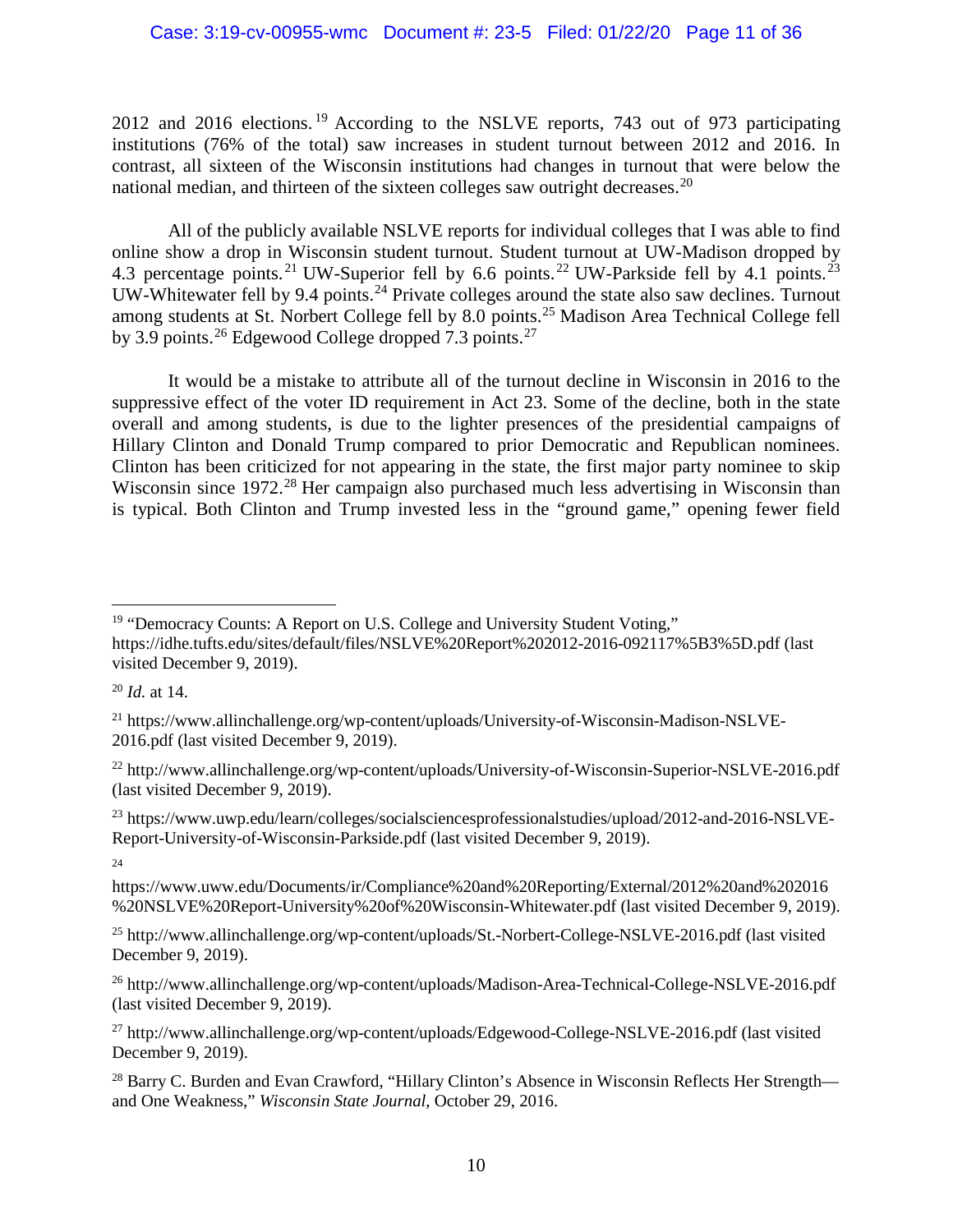offices around the state than Barack Obama and Mitt Romney had done in 2012.<sup>[29](#page-11-0)</sup> Research shows that engagement by campaigns helps to stimulate voter participation.<sup>[30](#page-11-1)</sup>

Although it is not surprising in retrospect that voter turnout declined in Wisconsin between 2012 and 2016, it is noteworthy that student turnout fell more sharply than among the electorate as a whole. Statewide turnout fell from 72.9% of eligible voters to 69.5%, a decline of  $3.4$  points.<sup>[31](#page-11-2)</sup> All of the Wisconsin college turnout rates documented above dropped by a larger amount.

Even if less robust presidential campaigns in 2016 contributed to the decline in student turnout compared to 2012, campaign activity alone cannot explain the pattern in the midterm election of 2018. Nationwide turnout among all eligible voters in 2018 was 50.3%, the highest rate in a midterm election in more than a century and the highest rate since constitutional amendments provided for the direct election of U.S. Senators and women's suffrage.<sup>[32](#page-11-3)</sup> This represents a remarkable increase of 19.4 percentage points over the previous midterm election in 2014. [33](#page-11-4) NSLVE data coincidentally show the same 19.4-point increase in student voting at participating institutions. But colleges in Wisconsin saw smaller increases than in most other states. While turnout was up at all but a handful of the campuses participating in NSLVE, the rise in Wisconsin institutions between 2014 and 2018 ranked 37th out of 42 states for which data were reported.<sup>[34](#page-11-5)</sup>

This makes two elections in a row (the 2016 presidential and the 2018 midterm) in which student turnout in Wisconsin underperformed in terms of movement relative to the rest of the country, other U.S. college students, and the Wisconsin electorate. Wisconsin students withdrew from voting more sharply in 2016 and took to voting less dramatically in 2018. Given the common pattern despite the great differences between these two elections (one favoring a Republican presidential candidate and the other favoring Democratic gubernatorial and other statewide candidates), I conclude the student voter ID requirement was one of multiple factors that suppressed student voter participation. This conclusion is supported in part by the following examination of the usability of student ID cards for voting in Wisconsin.

<span id="page-11-0"></span><sup>&</sup>lt;sup>29</sup> Joshua P. Darr (forthcoming), "Abandoning the Ground Game? Field Organization in the 2016 Election," *Presidential Studies Quarterly*.

<span id="page-11-1"></span><sup>&</sup>lt;sup>30</sup> See Robert A. Jackson (2008), "Macro Research on Campaign Mobilization in the United States," *Journal of Political Marketing* 2:25-45.

<span id="page-11-2"></span><sup>&</sup>lt;sup>31</sup> United States Election Project, http://www.electproject.org/home/voter-turnout/voter-turnout-data (last visited December 9, 2019).

<span id="page-11-3"></span><sup>32</sup> United States Election Project.

<span id="page-11-4"></span><sup>33</sup> United States Election Project, http://www.electproject.org/national-1789-present (last visited December 9, 2019).

<span id="page-11-5"></span><sup>&</sup>lt;sup>34</sup> "Democracy Counts 2018: Increased Student and Institutional Engagement," available at https://idhe.tufts.edu/sites/default/files/DemocracyCounts2018.pdf, at 9 (last visited December 10, 2019).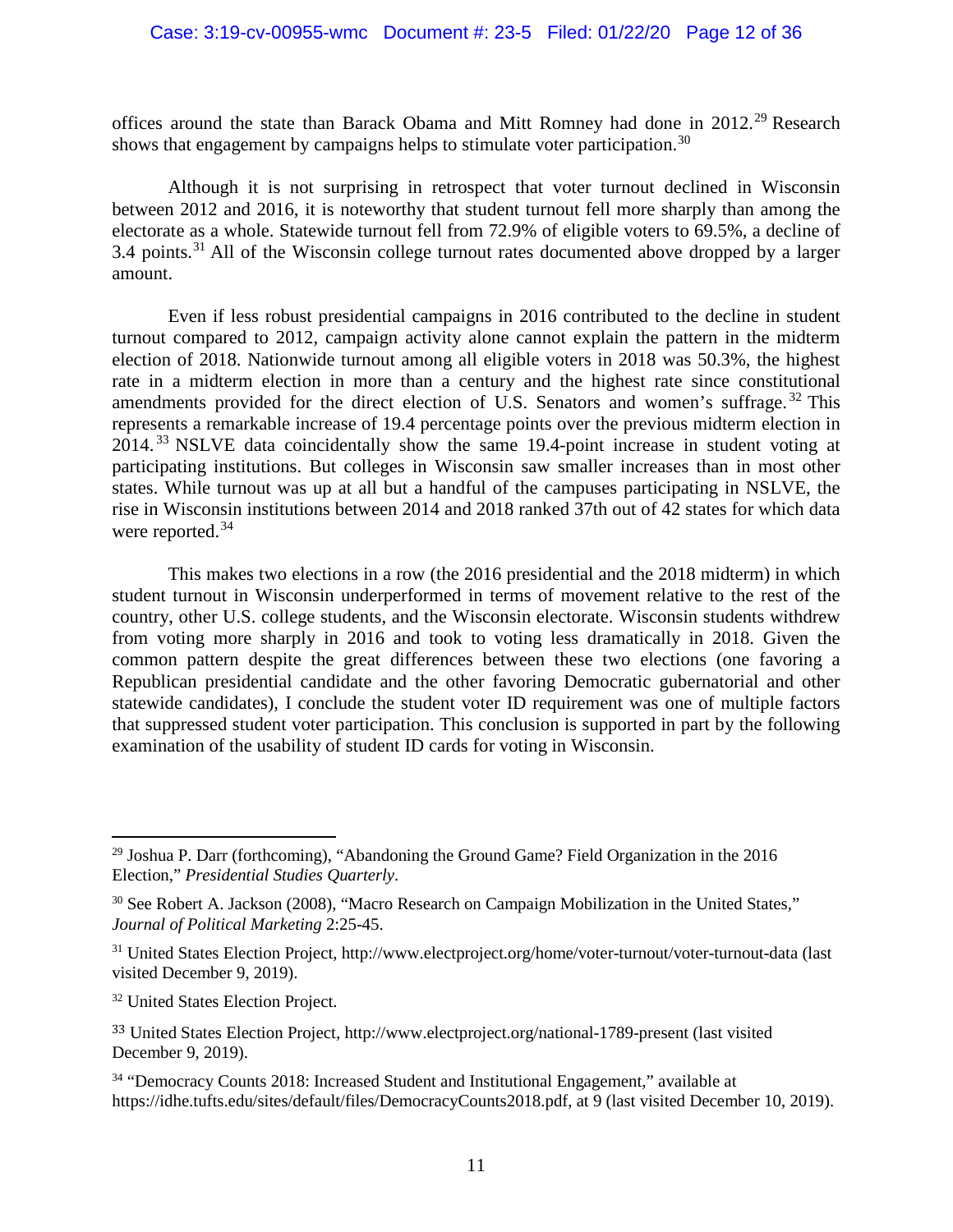## **Usability of Student ID Cards for Voting**

A key reason why young people have difficulty overcoming the costs of the voter ID law and, more specifically, the student ID requirements, is that only some of the ID cards provided to students enrolled in Wisconsin colleges are compliant with Act 23. According to recent research conducted by Common Cause Wisconsin, the standard ID cards issued to students are compliant at only four of the thirteen four-year UW universities,<sup>[35](#page-12-0)</sup> twelve of the fifteen technical colleges,<sup>[36](#page-12-1)</sup> and eight of the 23 private colleges and universities.<sup>[37](#page-12-2)</sup>

Some of the compliant IDs were made so intentionally, as colleges attempted to mitigate the impact of Act 23 on their students. At other colleges, such as UW-Madison, a second ID was created and offered as a way to facilitate student voting without modifying the standard-issue ID to make it compliant. Students must typically make a separate trip to an ID office on campus to acquire the second form of ID.

Structural changes have taken place at the state's thirteen UW Colleges that require separate discussion. In 2017 the UW Board of Regents proposed a restructuring of the state university system that transformed the state's 13 two-year college campuses into branch campuses of proximate four-year UW universities. For example, Waukesha and Washington County colleges are now part of UW-Milwaukee. The reconfiguration of campuses was officially instituted on July 1, 2018, but implementation is ongoing. This restructuring has consequences for how and what kinds of IDs are issued to almost 9,000 students. It is unclear to me at this time whether an ID issued by a UW College that satisfies Act 23's requirements is still acceptable if the student holding it is now enrolled at a branch campus that has been renamed. It is possible that a student who received an ID less than two years ago must not only obtain a new school ID but also a new voting compliant ID from their new branch campus. In this evolving administrative environment, it is likely that some students will be confused or uncertain about which IDs are accepted for voting and how to acquire them. This environment will be especially challenging for lower resource students enrolled at the branch campuses that were previously part of the UW Colleges, which the UW System describe as being "critical higher education access points, particularly for first generation, low income, and under-served students."[38](#page-12-3)

Setting aside the unique administrative complexities of IDs at the former UW Colleges, the general picture is that many students enrolled in Wisconsin colleges do not have driver's licenses or other non-student IDs acceptable for voting and are not issued standard student ID cards that are acceptable for voting. It is my understanding that most Wisconsin colleges make

<span id="page-12-0"></span><sup>35</sup> http://www.commoncause.org/wisconsin/wp-content/uploads/sites/28/2019/02/Univ-of-WI-4-Year-Colleges\_Student-ID-Voter-ID-Compliance.pdf (last visited December 10, 2019).

<span id="page-12-1"></span><sup>36</sup> http://www.commoncause.org/wisconsin/wp-content/uploads/sites/28/2019/08/Wisconsin-Tech-Colleges\_Student-ID-Voter-ID-Compliance.pdf (last visited December 10, 2019).

<span id="page-12-2"></span><sup>37</sup> http://www.commoncause.org/wisconsin/wp-content/uploads/sites/28/2019/02/Wisconsin-Private-Univ-Colleges\_Student-ID-Voter-ID-Compliance.pdf (last visited December 10, 2019).

<span id="page-12-3"></span><sup>38</sup> https://www.wisconsin.edu/uw-restructure/access/ (last visited January 7, 2020).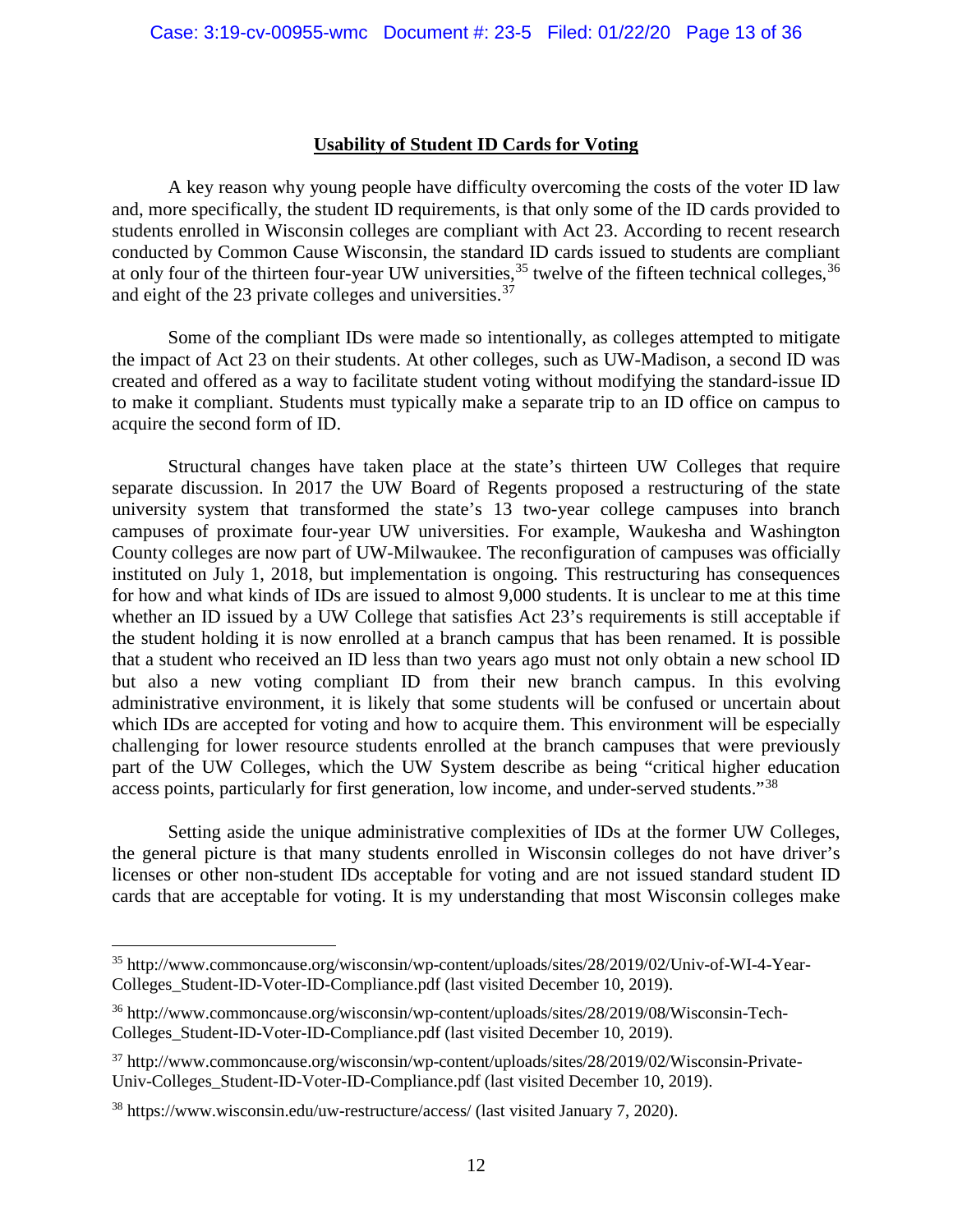some form of acceptable ID available for students to acquire,  $39$  but that it is often provided separately from the regular ID. This approach to offering voting-compliant IDs has left many students unsatisfied. When it became clear that Act 23 was going into full effect, the College Democrats and College Republicans student groups at UW-Madison issued a joint statement in October 2015 calling on the administration to modify the existing Wiscard ID so that it would be acceptable for voting. [40](#page-13-1) For a variety of security, administrative, and financial reasons, the university decided instead to issue a secondary card that could be used periodically for voting.<sup>[41](#page-13-2)</sup>

Because of the extra administrative steps required to acquire the second ID, the rarity with which it is used compared to the standard ID, and lack of knowledge students may possess about what is needed to vote, many students are likely to be unpleasantly surprised when they attempt to vote but lack an acceptable ID that includes a signature and appropriate issuance and expiration dates.

The insufficiency of a secondary voting-compliant student ID can be demonstrated by what happened when UW-Madison attempted to mitigate the costs of Act 23 for students in the 2016 and 2018 elections. In addition to the plastic cards available at a regular Wiscard student ID office in one of the student unions, the university located computers and paper printers operated by staff members at seven on-campus voting sites. The service was provided to generate temporary paper IDs for students who arrived at the polls and discovered that they lacked ID for voting. Staff members at each location were able to print the paper IDs for students who provided adequate documentation of their identities.

A total of 989 IDs were issued on election day in 2016 and 1,189 were issued on election day in 2018.<sup>[42](#page-13-3)</sup> Only 345 and 322 of these were plastic cards issued in the Wiscard office. The vast majority were thus issued at voting sites on demand as surprised students realized what was needed for them to receive ballots. Without the printing service, it is unclear if students would have learned about the possibility of acquiring the plastic ID at the Wiscard office. If they did know about the opportunity, it is not likely that all of them would have had the interest, time, and ability to travel to what would have been an extremely busy office and return to the polling place before voting ended at 8:00 p.m.

Because the number of IDs printed on election day actually increased between 2016 and 2018, it appears that students' ID needs have not been satisfied over time through university or other efforts. To put the need in perspective, the NSLVE report states that 16,806 UW-Madison

<span id="page-13-0"></span><sup>&</sup>lt;sup>39</sup> It appears that at least two of the state's technical colleges do not offer their students any form of ID that is compliant with Act 23. See http://www.commoncause.org/wisconsin/wp-

content/uploads/sites/28/2019/08/Wisconsin-Tech-Colleges\_Student-ID-Voter-ID-Compliance.pdf (last visited January 7, 2020).

<span id="page-13-1"></span><sup>40</sup> https://web.archive.org/web/20151026120815/http://collegedemsuwmadison.org/?p=765 (last visited December 18, 2019).

<span id="page-13-2"></span><sup>41</sup> https://chancellor.wisc.edu/blog/campus-support-for-student-voting-under-new-wisconsin-voter-id-law/ (last visited December 18, 2019).

<span id="page-13-3"></span> $42$  Big Ten Voting Challenge Recap Memo to Chancellor Blank from Barry Burden and Megan Miller, January 18, 2019.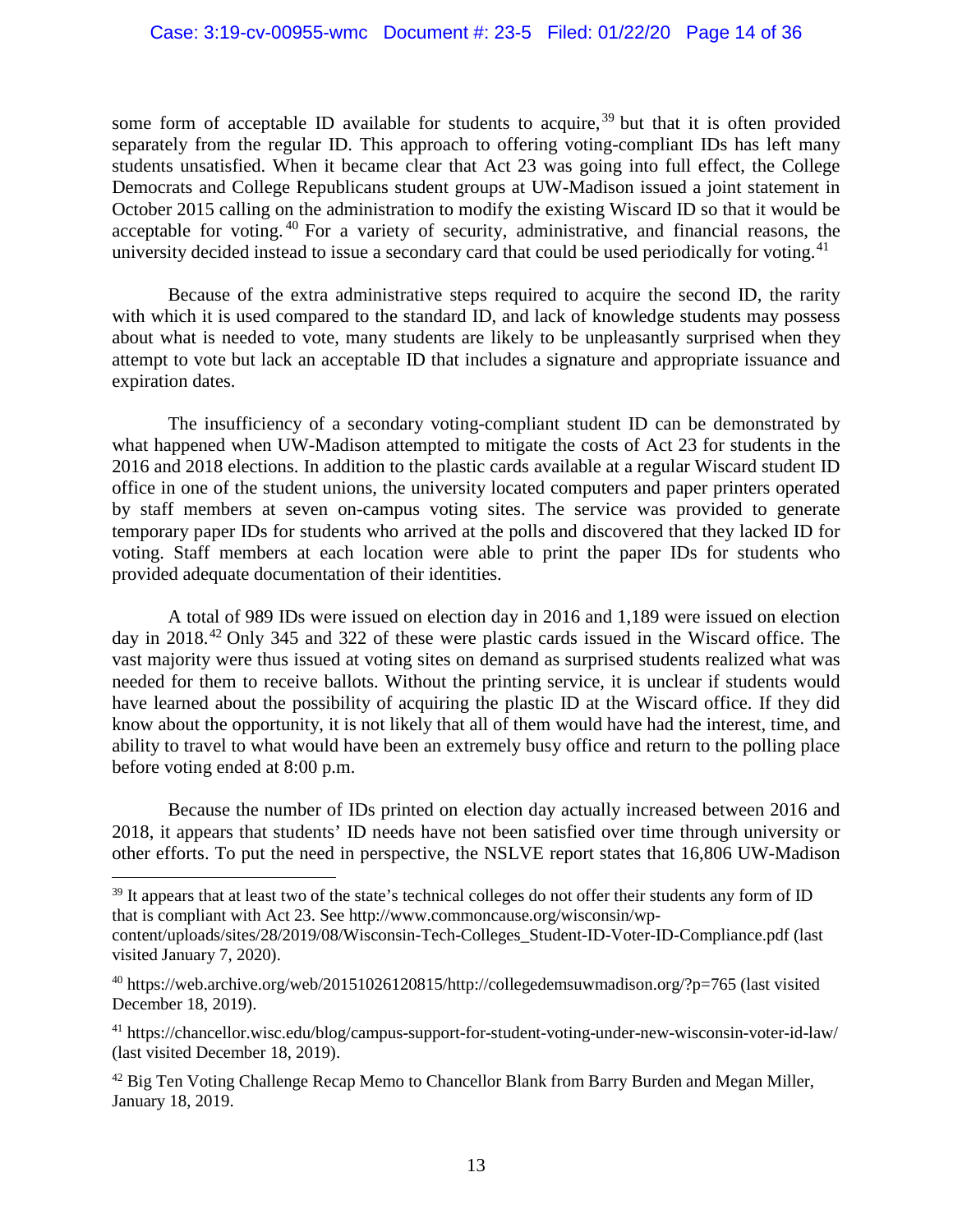students voted in the 2016 election. The 989 students who were issued voting-compliant IDs on election day represent one out of every 17 students who voted. In the 2018 election, the 1,189 IDs issued on election day amount to one of every 16 of the 18,470 students who voted. Without the unnecessary Act 23 requirements for a signature, issuance date, and expiration date to appear on the ID, these and other students could have simply used their standard campus Wiscards that they carry on a regular basis for many other commercial, academic, and personal purposes. Based on a variety of indicators, I expect UW-Madison student turnout in the 2020 election to exceed the levels it reached in 2016 and 2018 and for an even larger number of election day IDs to be issued.

## **Qualitative Evidence of the Effects of the Student ID Restrictions**

While the constraints of this preliminary report do not permit a full causal analysis of all the factors that led to the disproportionate drop in student turnout, my knowledge of academic research, understanding of the situation faced by Wisconsin college students, and firsthand observations and interactions with student voters, poll workers, and university partners indicates that students were deterred by the voter ID requirements in Act 23.

Students enrolled in one of my courses during the fall 2016 semester were required to observe Wisconsin polling places one election day and write reports on the functioning of the administrative process they observed. In another course I taught that semester, many students voluntarily served as poll workers at polling locations on or near the UW-Madison. Both groups of students reported cases of students being turned away for lack of acceptable ID. Other media coverage highlighted similar instances of students lacking ID at the polls.<sup>[43](#page-14-0)</sup> In my subsequent work as faculty lead of the Big Ten Voting Challenge, I heard from multiple stakeholders about student voters who lacked IDs and knowledge about how to acquire them.

More systematic evidence on the effects of Act 23 on young voters in 2018 is reported by the Wisconsin chapter of the League of Women Voters. As it has done in several recent elections, the League dispatched its volunteers as observers at a large number of different kinds of polling places around the state on election day in 2018. Their firsthand observations about the administration of the election were summarized in a report.<sup>[44](#page-14-1)</sup> Their observers reported that 58 people were not able to vote because they lacked approved forms of ID and that "[s]ites with student populations were more than twice as likely to report voters having difficulty producing a photo ID than sites without such populations" (p. 19). Observers saw many instances where a voter without ID was not offered a provisional ballot as required by state law; this problem was more common in areas known to have large student populations (p. 21). In Madison, multiple voters mistakenly believed they could vote using the standard Wiscard ID issued by UW-Madison. Even more than three years after Act 23 was permitted to go into continuous effect, it is apparent that young voters continue to be challenged by the college ID requirements.

<span id="page-14-0"></span><sup>&</sup>lt;sup>43</sup> Carrie Scherpelz, "Open Letter from a Poll Worker to the UW Student Who Tried to Vote Yesterday," *Isthmus*, February 17, 2016, available at https://isthmus.com/opinion/opinion/open-letter-from-a-pollworker-to-uw-student/ (last visited December 18, 2019).

<span id="page-14-1"></span><sup>44</sup> "Wisconsin Election Protection 2018 Midterm Election Report,"

https://drive.google.com/file/d/1jMNNrkeG982rZ5VWE8cpZG0fjInfzFnc/view (last visited December 18, 2019).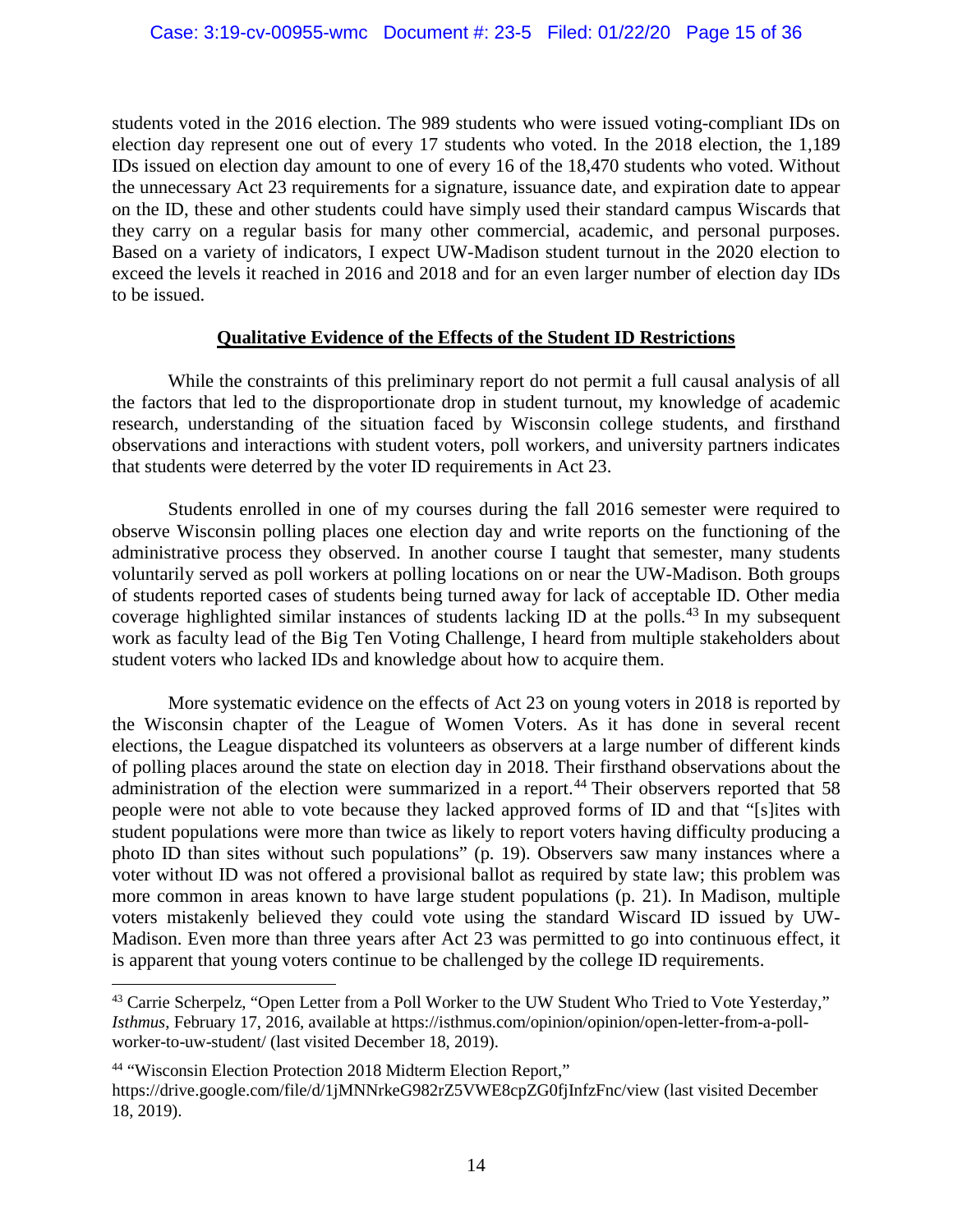## **Lack of Public Knowledge about Act 23 is Likely to Affect College Student Turnout**

Public awareness of photo ID requirements is essential so that aspiring voters can successfully navigate the law to cast ballots that will be counted. A lack of public information has been a concern in other states where photo ID laws have been implemented because it has apparently depressed voter turnout. Both courts and academic research have concluded that public uncertainty and misinformation can damage the implementation of voter ID requirements.

In permanently blocking a photo ID law adopted in 2012, the Supreme Court of Pennsylvania cited in its opinion an expert witness who provided evidence about public knowledge of the law. A statewide survey analyzed by the expert showed that 38% of eligible voters did not know that the state had an ID requirement.<sup>[45](#page-15-0)</sup> In addition, while 98% respondents believed that they had valid ID for voting, subsequent questions about specific forms of identification revealed that only 86% in fact did have acceptable forms of IDs.

In Wisconsin, a statewide survey conducted by Marquette University Law School was conducted following a highly publicized federal appeals court ruling enforcing the state's photo ID law.[46](#page-15-1) The survey showed that 20% of registered voters erroneously believed that a photo ID would not be required to vote in the upcoming election.<sup>[47](#page-15-2)</sup>

A more recent study in Wisconsin by Michael DeCrescenzo and Kenneth Mayer also finds that misinformation or lack of information about the state's voter ID requirement deters voter participation.[48](#page-15-3) Examining the state's two most populous counties, the authors estimated that 5.8% of nonvoting registrants who wished to vote were prevented from participating in the 2016 presidential election because they lacked acceptable ID or named the voter ID requirement as the *main* reason for not voting. Using a more expansive definition of who was impeded by the law, 10.2% were deterred from voting because they lacked acceptable ID or named the voter ID requirement as *one* of the reasons for not voting. In addition to the direct effect of Act 23 on the ability to vote, the authors found that much of the deterrence was an indirect effect due to misinformation. Upon detailed questioning of the respondents, the authors determined that only three percent of nonvoters actually lacked acceptable ID for voting. [49](#page-15-4) Less knowledgeable individuals were also more likely to report being deterred or prevented from voting by the ID requirement.

<span id="page-15-0"></span><sup>45</sup> Declaration of Matt A. Barreto, *Applewhite, et al. v. Commonwealth of Pennsylvania et al.* (No. 330 MD 2012).

<span id="page-15-1"></span><sup>&</sup>lt;sup>46</sup> The decision was issued on September 12, 2014. The Marquette University Law Poll was in the field September 25-28. A subsequent order from the U.S. Supreme Court reinstated the injunction on October 9, 2014.

<span id="page-15-2"></span><sup>&</sup>lt;sup>47</sup> The rate was a similar 18% for "likely" voters.

<span id="page-15-3"></span><sup>48</sup> Michael G. DeCrescenzo and Kenneth R. Mayer (forthcoming) *Election Law Journal*.

<span id="page-15-4"></span><sup>&</sup>lt;sup>49</sup> These estimates of the percentage of people affected by the law are lower than the estimated percentages of the overall population that lacks acceptable ID cited earlier in my report. The DeCrescenzo and Mayer study focused on possession rates among registered nonvoters in two counties rather than the entire eligible population.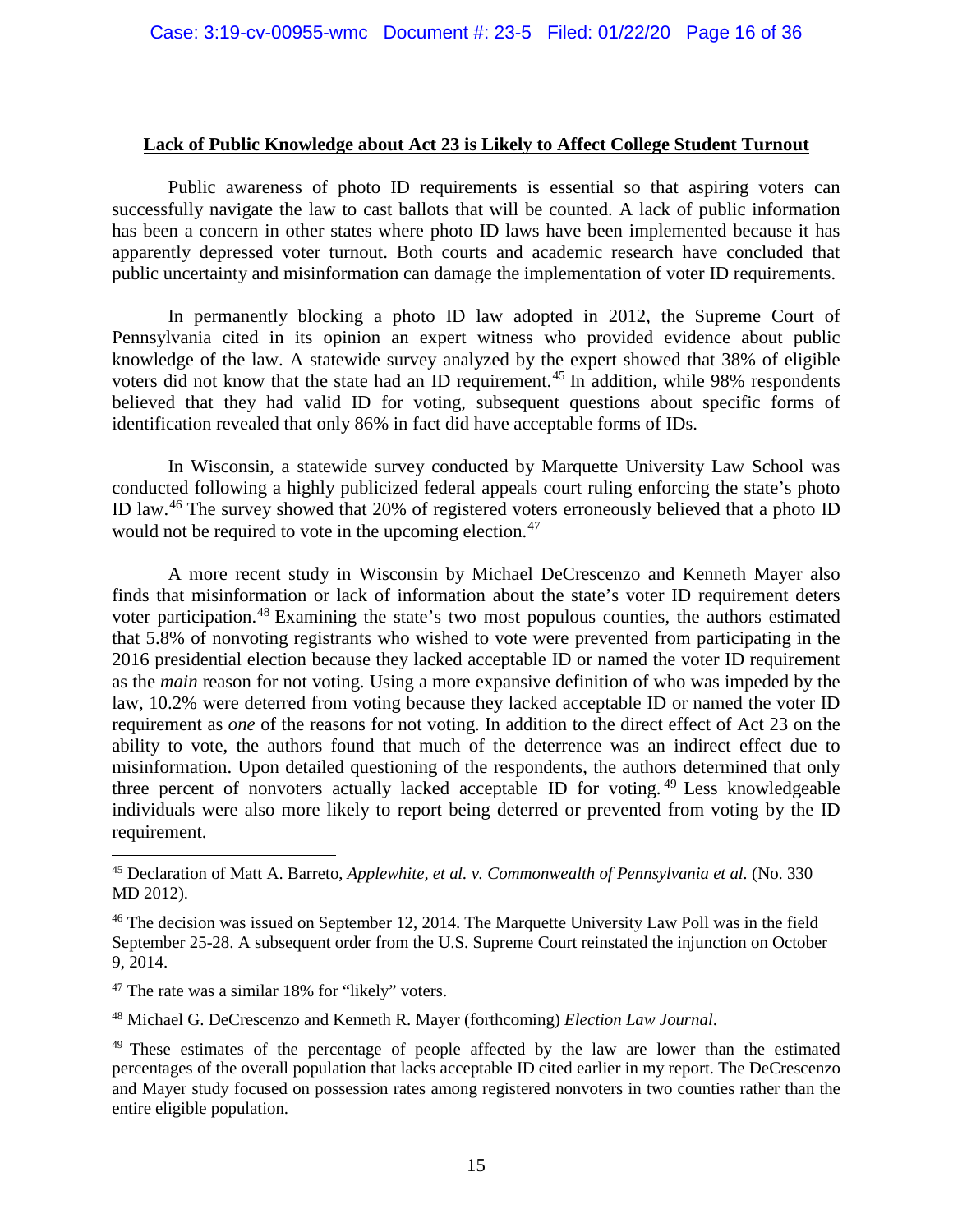Research suggests that inaccurate information will be a significant reason for non-voting even among those who have acceptable ID. Problems of misinformation are more likely among young people who are new to the voting process who tend to have lower levels of knowledge about the laws. This makes the additional burdens of enrollment verification, issuance dates, and expiration dates on student IDs more concerning. The complexity of the law and unique demands placed on student IDs, along with the patchwork of approaches being taken by the state's colleges, will contribute to misunderstanding and will inhibit some young adults in Wisconsin from taking part in the 2020 elections.

## **Effects of Act 23 on Election Security and Public Confidence in Elections**

The most common rationales offered for a strict voter ID requirement are that it protects election security and increases public confidence in the election system. However, a wide variety of scholarly and legal evidence indicates that voter ID requirements target some of the rarest kinds of election crimes and have no overall effect on public confidence in the integrity of Wisconsin elections.

The main form of election crime that can be deterred by a strict voter ID law such as Act 23 is voter impersonation. However, this is one of the riskiest and less common forms of election crimes. It is risky to impersonate another voter because of the high likelihood of being caught and the severe penalties that may follow. Impersonating someone else at the polls must be done in a public polling place that is typically administered by poll workers representing both major political parties and in the presence of other voters and election observers. The impersonating voter also needs to cast the ballot in the name of a registered voter, either by registering (and thus showing proof of residence) multiple times or by identifying a legitimate registered voter who has not yet cast a ballot and is not personally known to the poll workers. This is a difficult crime to commit without detection. Moreover, the penalties for voter impersonation are substantial: up to five years in prison and a fine of  $$10,000$  in a federal election<sup>[50](#page-16-0)</sup> and up to nine months in prison and a fine of  $$10,000$  in a state election.<sup>[51](#page-16-1)</sup>

A bipartisan study of election crimes by the Election Assistance Commission found that "[m]any [experts] asserted that impersonation of voters is probably the least frequent type of fraud because it is the most likely type of fraud to be discovered, there are stiff penalties associated with this type of fraud, and it is an inefficient method of influencing an election."[52](#page-16-2)

A report by researchers at the Ohio State University law school explored this issue in Wisconsin and four other Midwestern states. They interviewed state and local election officials and attorneys in the Milwaukee district attorney's office. Despite the fact that "[t]here are few states in which allegations of voter fraud have received greater scrutiny than Wisconsin…On the

<span id="page-16-0"></span><sup>50</sup> 52 U.S.C. § 10307(c).

<span id="page-16-1"></span><sup>51</sup> Wisc. Stat. 12.60(1)(bm).

<span id="page-16-2"></span><sup>52</sup> U.S. Election Assistance Commission. "Election Crimes: An Initial Review and Recommendations for Future Study." December 2006, p. 9.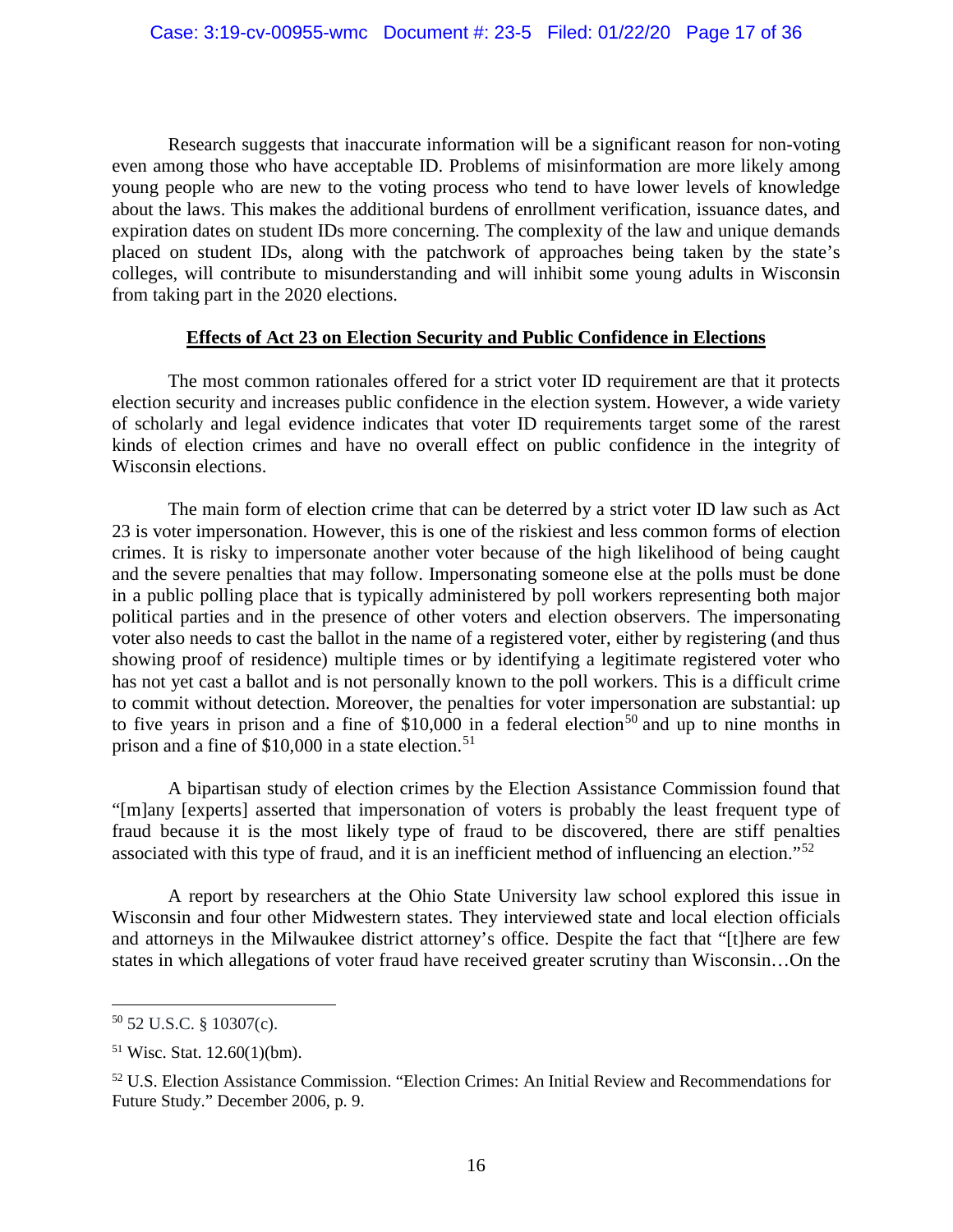whole, voting fraud in exceedingly rare."<sup>[53](#page-17-0)</sup> Their follow-up report on Wisconsin concluded that "[t]here is no evidence of any serious problem with voter impersonation fraud, the only form of illegal voting that a strict ID law could hope to address."<sup>[54](#page-17-1)</sup>

This conclusion is further supported by an exhaustive analysis of voter fraud allegations by the News21, an investigative reporting project based at Arizona State University. To tabulate instances of vote fraud, the organization made public records requests to election and law enforcement agencies, drew upon a list of vote fraud cases generated by the Republican National Lawyers Association, and culled other sources. They found 57 allegations of election fraud in Wisconsin between 2000 and 2013.<sup>[55](#page-17-2)</sup> But only 45 of those cases implicated voters, as opposed to campaign staff or election officials. More importantly, none of the cases involved voter impersonation. Most of the cases involved voting by a person who was ineligible due to a felony record, double voting, and voter registration fraud. It does not appear that a voter ID requirement such as Act 23 would prevent any of these activities. More to the point in this litigation, none of the cases appear to involve a college student voting illegally as someone else.

A listing of voter fraud "cases" compiled by the Heritage Foundation generates similar results.<sup>[56](#page-17-3)</sup> The Heritage database lists 46 such "cases" in Wisconsin from 2004 to 2018.<sup>[57](#page-17-4)</sup> Its web site describes the information as a "sampling" of "proven" instances of vote fraud. Some of the "cases" actually involve multiple individuals accused of the same crime or broader actions such as overturning an election, so the total number of allegations may be higher than 46. Although the conservative ideological stance of the Heritage Foundation would incline it to find as many cases of election fraud as possible, the survey failed to find instances of voter impersonation in Wisconsin. However, in line with the News21 analysis discussed above, most of the cases involve people with felony convictions or non-citizens attempting to register or vote. None of the cases in the Heritage database appear to involve voter impersonation that would be inhibited by Act 23.

Depending on whether one accepts the accounting by News21 or by the Heritage Foundation, there is little trace of voter impersonation in a time period in which millions of votes were cast and counted in the general, primary, special, and other elections that took place in Wisconsin. This is a minuscule rate of voter impersonation crimes given the millions of ballots cast during this time period. The number of plausible voter impersonation attempts is also far, far

<span id="page-17-0"></span><sup>53</sup> Steven H. Huefner, Daniel P. Tokaji, Edward B. Foley, and Nathan A. Cemenska (2007) *From Registration to Recounts: The Election Ecosystems of Five Midwestern States*, The Ohio State University Moritz College of Law, p. 120.

<span id="page-17-1"></span><sup>54</sup> Steven F. Huefner, Nathan A. Cemenska, Daniel P. Tokaji, and Edward P. Foley (2011), *From Registration to Recounts Revisited: Developments in the Election Ecosystems of Five Midwestern States*, The Ohio State University Moritz College of Law, p. 41.

<span id="page-17-2"></span><sup>55</sup> See https://votingrights.news21.com/interactive/election-fraud-database/ (last visited December 16, 2019).

<span id="page-17-3"></span><sup>56</sup> The instances listed are not "cases" in the legal sense.

<span id="page-17-4"></span><sup>57</sup> The Heritage Foundation, "Voter Fraud Cases," https://www.heritage.org/voterfraud/search?state=WI (last visited December 16, 2019).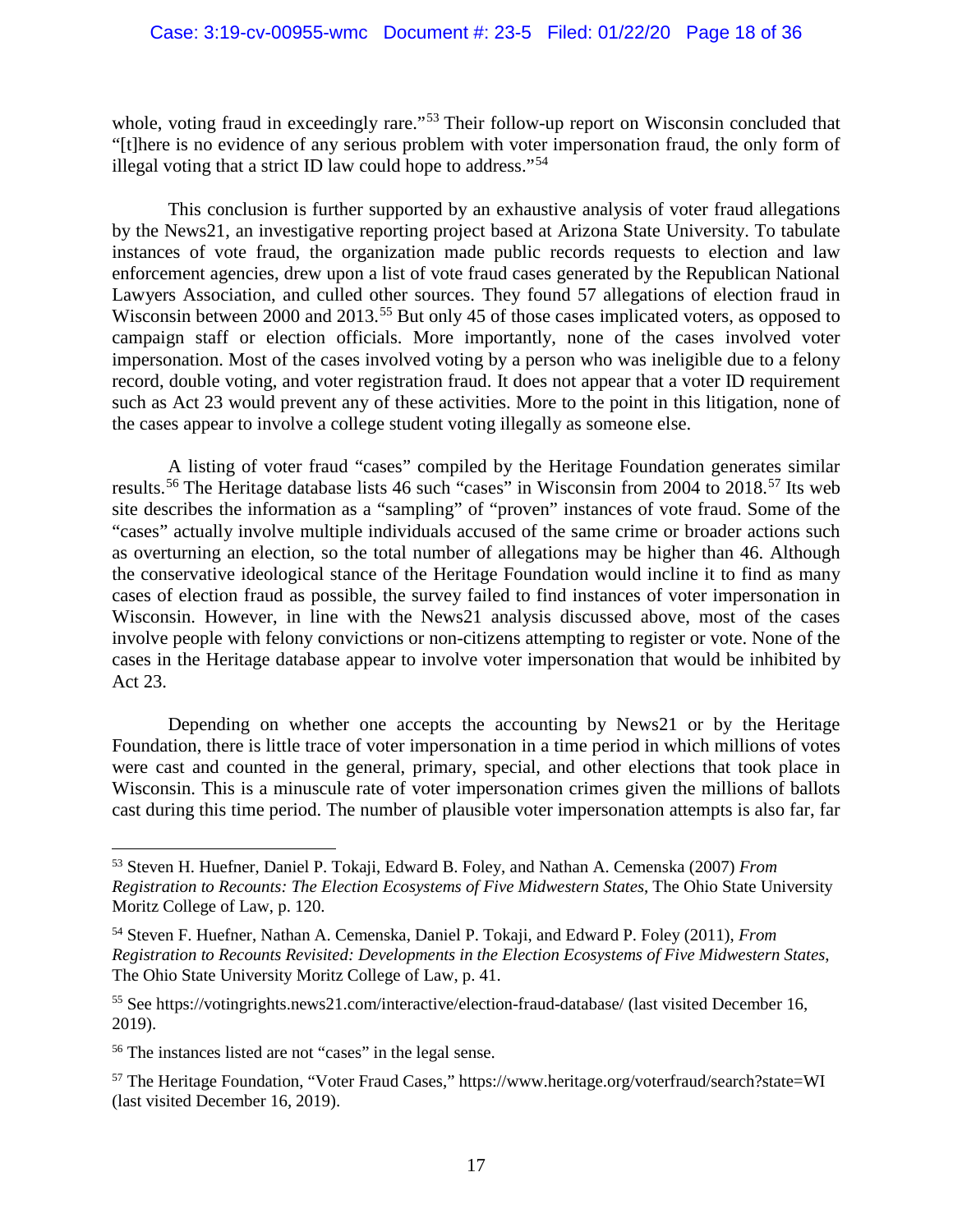smaller than the number of college students who lack acceptable ID (as estimated by Mayer in the *One Wisconsin Institute* litigation) and even the number of UW-Madison students who acquired last-minute IDs at the polls on election day in 2016 and 2018. The absence of any voter impersonation crimes or fraud perpetrated by Wisconsin college students in the periods before or after implementation of Act 23 reveals the tenuous nature of the ID requirements and particularly the extra demands placed on students. Voter impersonation is extremely rare and not more prevalent among students, yet they are obligated to show college IDs with additional elements not needed by other voters and to display proof of enrollment that has no analog among nonstudent voters.

Even if voter impersonation is extremely rare, the state might nonetheless justify Act 23 on the grounds that it helps bolster the confidence the public has in the election system. After all, public opinion surveys in Wisconsin generally show majority support for a generic voter ID requirement.[58](#page-18-0) However, the academic literature finds little to no evidence that voter ID laws buoy public confidence in election systems or motivate more citizens to participate as a result of public perception that the integrity of the voting system is improved. Extensive research instead finds that public confidence in the voting system is largely colored by partisanship, such that supporters of losing candidates have less trust in the election system than do supporters of winning candidates.<sup>[59](#page-18-1)</sup> More to the point, research by professor Stephen Ansolabehere shows that there is no overall relationship between the strictness of state voter ID laws and voter confidence.<sup>[60](#page-18-2)</sup> A more recent study suggests that a strict voter ID law might raise confidence among Republicans but lower it among Democrats.<sup>[61](#page-18-3)</sup>

Ansolabehere's study cited in the previous paragraph concludes that an individual's "[b]elief in the frequency of election fraud is uncorrelated with propensity to vote" (p. 129). Related research that Ansolabehere conducted with law professor Nathaniel Persily similarly finds that "[t]here is little or no relationship between beliefs about the frequency of fraud and electoral participation. . . . Nor does it appear to be the case that universal voter identification requirements will raise levels of trust in the electoral process."[62](#page-18-4) An even more recent study of public opinion and ID laws similarly concludes that "the presence of a voter ID requirement does

<span id="page-18-2"></span><sup>60</sup> Stephen Ansolabehere (2009), "Effects of Identification Requirements on Voting: Evidence from the Experiences of Voters on Election Day," *PS: Political Science & Politics* 42:127-130. Shaun Bowler, Thomas Brunell, Todd Donovan, and Paul Gronke (2015), "Election Administration and Perceptions of Fair Elections," *Electoral Studies* 38:1-9.

<span id="page-18-3"></span><sup>61</sup> Shaun Bowler and Todd Donovan (2016), "A Partisan Model of Electoral Reform: Voter Identification Laws and Confidence in State Elections," *State Politics and Policy Quarterly* 16:340-361.

<span id="page-18-4"></span> $62$  Stephen Ansolabehere and Nathaniel Persily (2007-2008), "Vote Fraud in the Eye of the Beholder: The Role of Public Opinion in the Challenge to Voter Identification Requirements," *Harvard Law Review* 121:1737-1773 (p. 1759).

<span id="page-18-0"></span><sup>&</sup>lt;sup>58</sup> For example, an October 2014 statewide Marquette University Law Poll found 60% of respondents in favor of a photo ID requirements and 36% opposed. See https://law.marquette.edu/poll/2014/10/29/finalpre-election-marquette-law-school-poll-finds-walker-leading-burke-in-wisconsin-governors-race/ (last visited December 17, 2019).

<span id="page-18-1"></span><sup>59</sup> Michael W. Sances and Charles Stewart III (2015), "Partisanship and Confidence in the Vote Count: Evidence from U.S. National Elections Since 2000," *Electoral Studies* 40:176-188.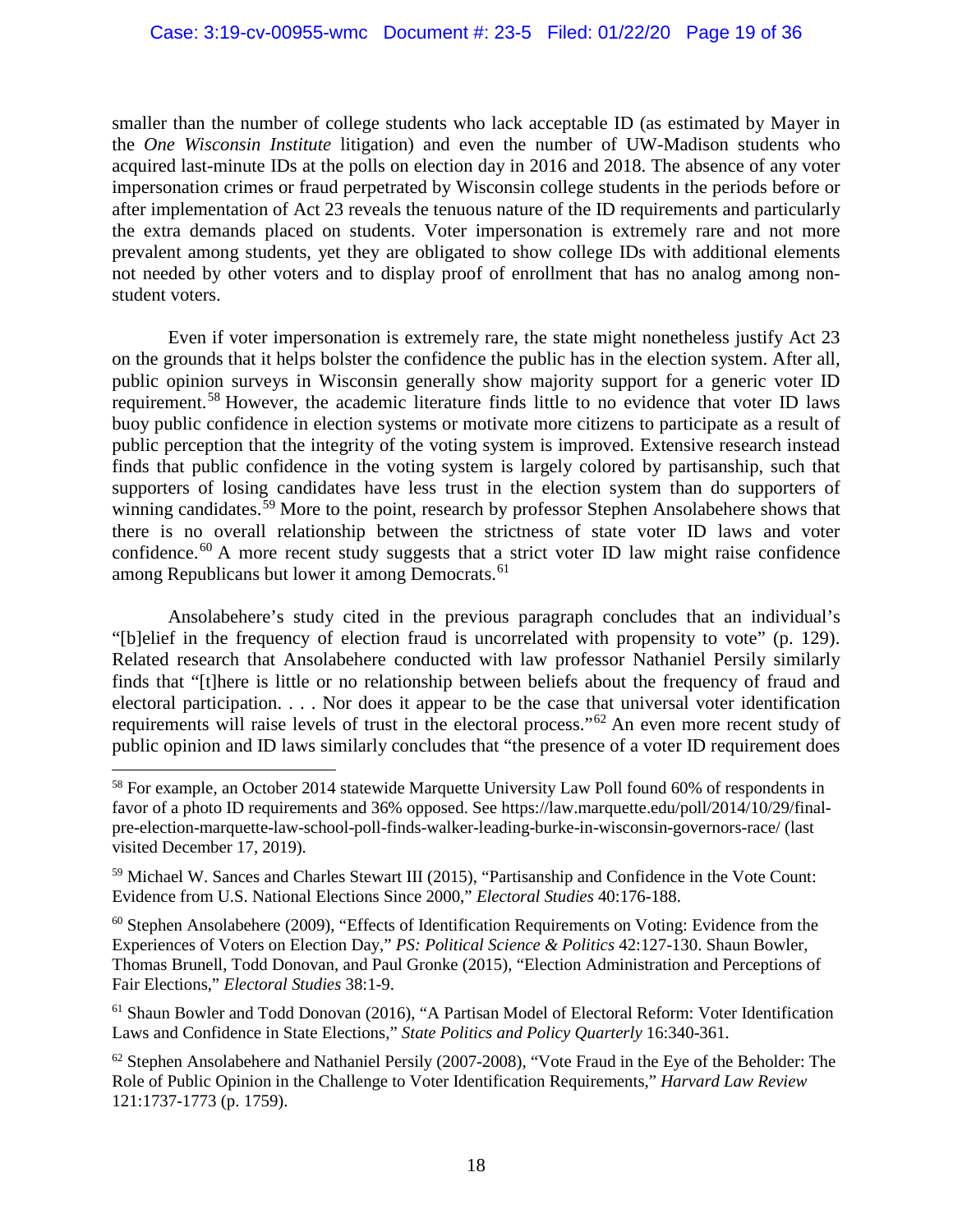not affect the public's belief in the frequency of voter fraud."[63](#page-19-0) That study's statistical analysis of national survey data also generally shows no effect of the strictness of a state's voter ID law on confidence that votes were counted correctly.

If the goal of Wisconsin's photo ID requirement and the more demanding requirements placed on student IDs is to improve public trust in the election system or increase voter turnout, it is highly likely to fail.

## **Conclusion**

Based on my scholar expertise, review of relevant materials, and firsthand experience, I conclude in this preliminary expert report that the requirements for college student IDs contained in Act 23 are unjustified, redundant, and excessive compared to what is required of voters who use other forms of identification. The college ID provisions place a disproportionate burden on young adults in Wisconsin who wish to vote. The burden is especially problematic for students due to the costs of establishing a voting habit in young adulthood. Under Act 23, college students face a more difficult time voting than other voters and must overcome peculiar ID requirements that are not well designed to confront weaknesses in the state's election security or increase public confidence that Wisconsin elections are conducted properly.

<span id="page-19-0"></span><sup>63</sup> Charles Stewart III, Stephen Ansolabehere, and Nathaniel Persily (2016), "Revisiting Public Opinion on Voter Identification and Voter Fraud in an Era of Increasing Partisan Polarization," *Stanford Law Review* 68:1455-1489 (p. 1483).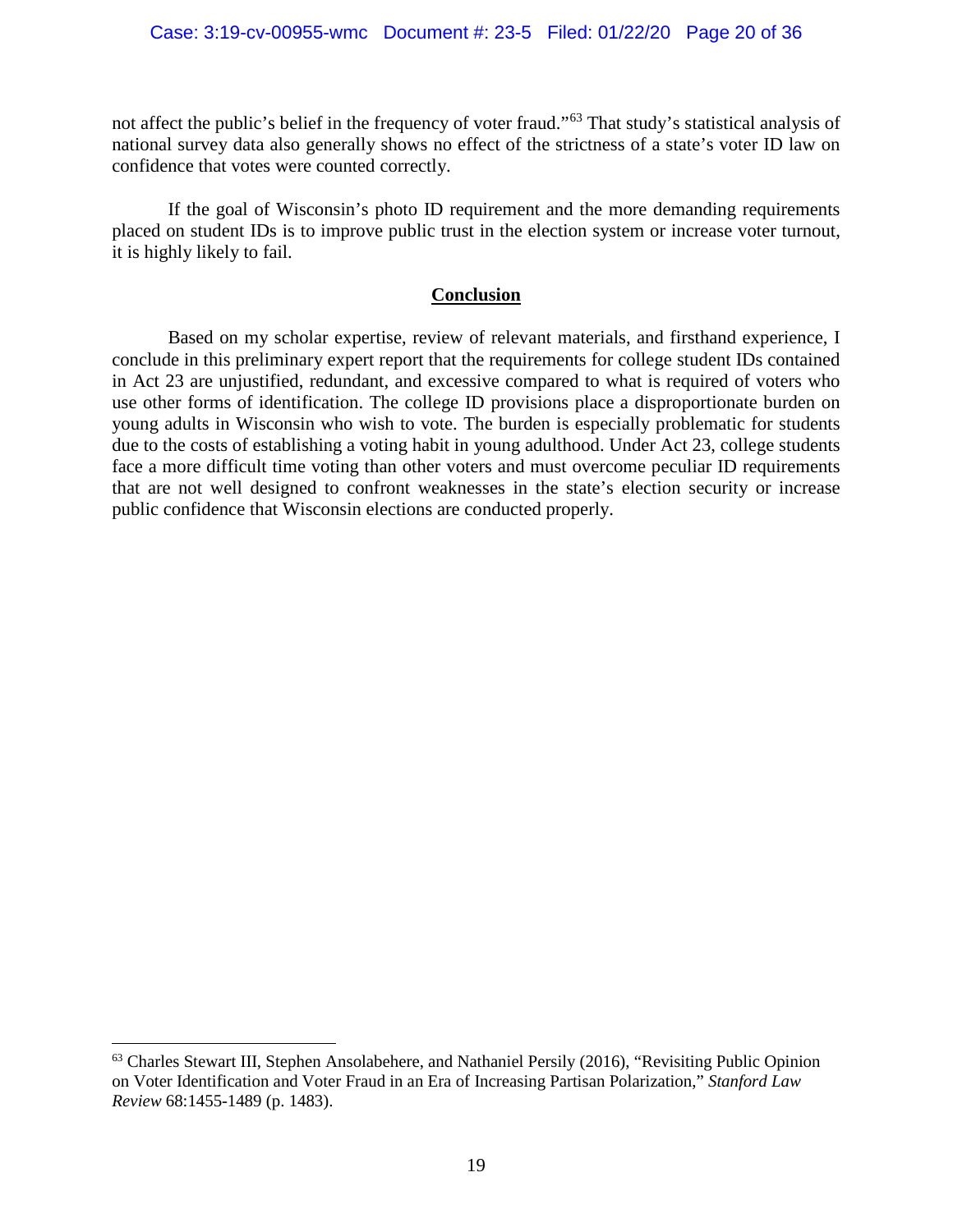## APPENDIX A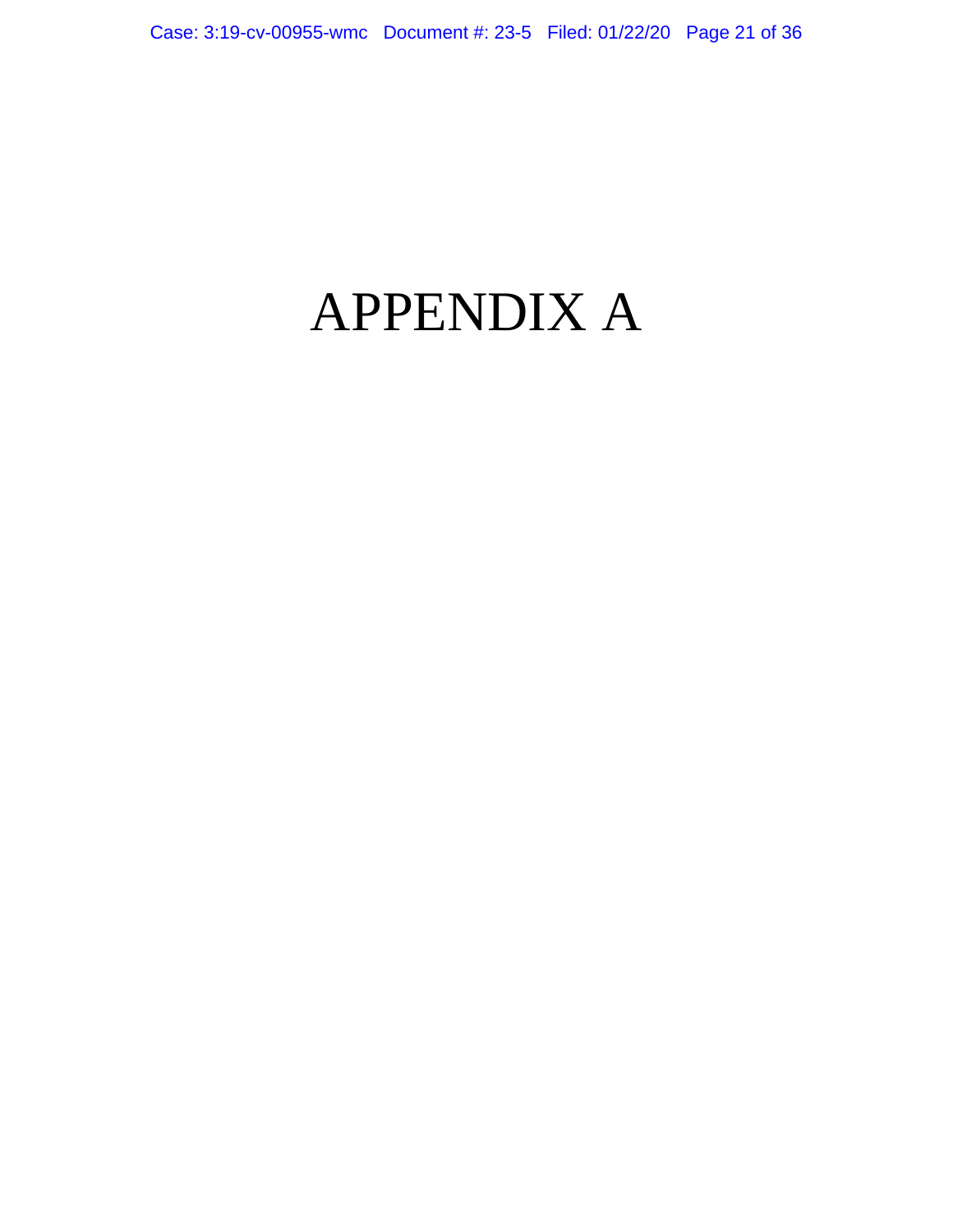Barry C. Burden December 30, 2019

## **Contact**

University of Wisconsin-Madison bcburden@wisc.edu 1050 Bascom Mall Twitter: @bcburden 101A North Hall phone: 608-263-6351 Madison, WI 53706-1316 fax: 608-265-2663

Department of Political Science http://faculty.polisci.wisc.edu/bcburden

## **Academic Positions**

Professor of Political Science, University of Wisconsin-Madison (2006-present) Director, Elections Research Center (2015-present) Lyons Family Chair in Electoral Politics (2015-present) La Follette School of Public Affairs, Faculty Associate (2007-present) Center for Demography of Health and Aging, Faculty Affiliate (2013-present) School of Journalism and Mass Communication, Faculty Affiliate (2015-present) Associate Professor of Government, Harvard University (2003-2006) Assistant Professor of Government, Harvard University (1999-2003) Assistant Professor of Political Science, Louisiana State University (1998-1999)

## **Education**

- Ph.D. The Ohio State University (1998)
- B.A. Wittenberg University (1993)

## **Authored and Co-Authored Books**

- Burden, Barry C. 2007. *Personal Roots of Representation*. Princeton, NJ: Princeton University Press.
- Burden, Barry C., and David C. Kimball. 2002. *Why Americans Split Their Tickets: Campaigns, Competition, and Divided Government*. Ann Arbor, MI: The University of Michigan Press.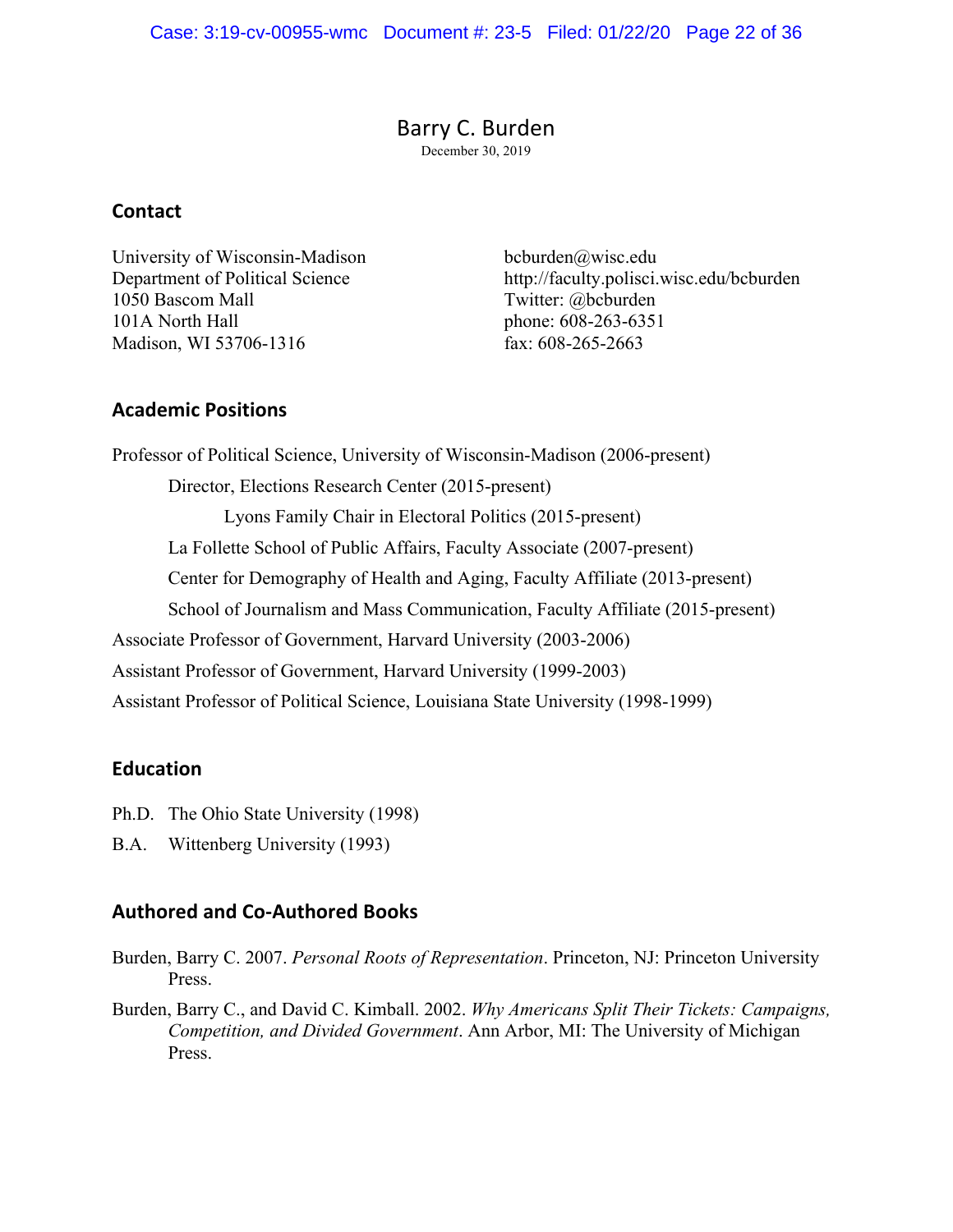## **Edited Books**

- Burden, Barry C., and Charles Stewart III, eds. 2014. *The Measure of American Elections*. New York, NY: Cambridge University Press.
- Hershey, Marjorie R. (editor), Barry C. Burden (associate editor), and Christina Wolbrecht (associate editor). 2014. *Guide to Political Parties*. Thousand Oaks, CA: Sage Publications.
- Burden, Barry C., editor. 2003. *Uncertainty in American Politics*. New York, NY: Cambridge University Press.

## **Refereed Journal Articles**

- Stein, Robert M., Christopher Mann, Charles Stewart III, et al. Forthcoming. "Waiting to Vote in the 2016 Presidential Election." *Political Research Quarterly*.
- Ono, Yoshikuni, and Barry C. Burden. 2019. "The Contingent Effects of Candidate Sex on Voter Choice." *Political Behavior*.
- Ansolabehere, Stephen, Barry C. Burden, Kenneth R. Mayer, and Charles Stewart III. 2018. "Learning from Recounts." *Election Law Journal*.
- Kelly, Dimitri, Logan Vidal, and Barry C. Burden. 2017. "A Convenient Truth: University Employees as Heterogeneous and Inexpensive Experimental Samples." *Social Science Quarterly*.
- Burden, Barry C., David T. Canon, Kenneth R. Mayer, Donald P. Moynihan. 2017. "The Complicated Partisan Effects of State Election Laws." *Political Research Quarterly*.
- Burden, Barry C., Yoshikuni Ono, and Masahiro Yamada. 2017. "Reassessing Public Support for a Female President." *Journal of Politics*.
- Burden, Barry C., David T. Canon, Kenneth R. Mayer, Donald P. Moynihan, and Jacob R. Neiheisel. 2017. "What Happens at the Polling Place: Using Administrative Data to Look Inside Elections." *Public Administration Review*.
- Burden, Barry C., Jason M. Fletcher, Pamela Herd, Bradley M. Jones, and Donald P. Moynihan. 2017. "How Different Forms of Health Matter to Political Participation." *Journal of Politics*.
- Burden, Barry C. 2015. "Economic Accountability and Strategic Calibration in Japan's Liberal Democratic Party." *Party Politics*.
- Burden, Barry C., and Jeffrey Milyo. 2015. "The Quantities and Qualities of Poll Workers." *Election Law Journal*.
- Burden, Barry C., and Brian J. Gaines. 2015. "Absentee and Early Voting: Weighing the Costs of Convenience." *Election Law Journal*.
- Burden, Barry C., and Amber Wichowsky. 2014. "Economic Discontent as a Mobilizer: Unemployment and Voter Turnout." *Journal of Politics*.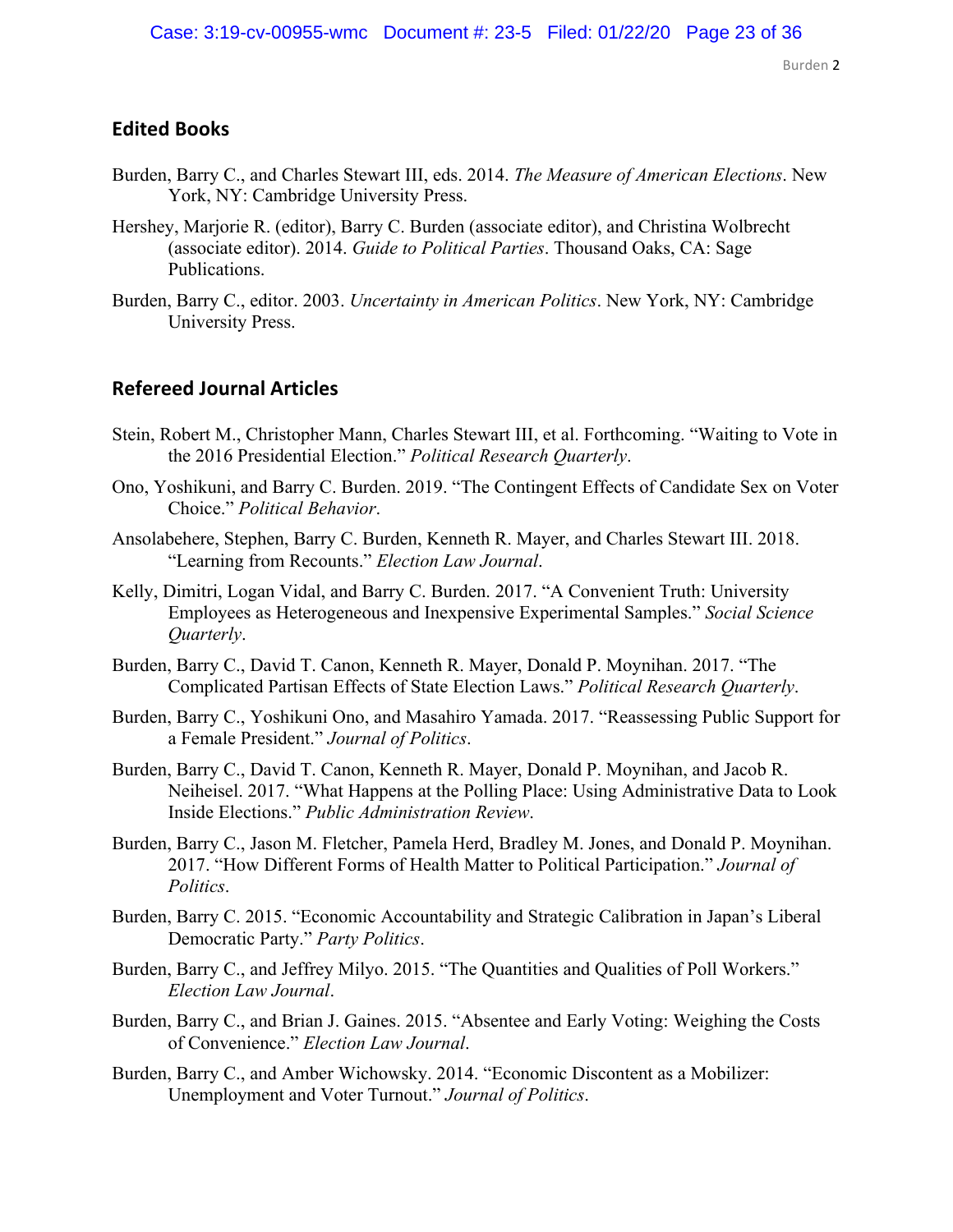- Burden, Barry C., Bradley M. Jones, and Michael S. Kang. 2014. "Sore Loser Laws and Congressional Polarization." *Legislative Studies Quarterly*.
- Burden, Barry C., David T. Canon, Kenneth R. Mayer, and Donald P. Moynihan. 2014. "Election Laws, Mobilization, and Turnout: The Unanticipated Consequences of Election Reform." *American Journal of Political Science*.
- Burden, Barry C., David T. Canon, Stéphane Lavertu, Kenneth R. Mayer, and Donald P. Moynihan. 2013. "Selection Methods, Partisanship, and the Administration of Elections." *American Politics Research*.
- Burden, Barry C., and Jacob R. Neiheisel. 2013. "Election Administration and the Pure Effect of Voter Registration on Turnout." *Political Research Quarterly*.
- Burden, Barry C. David T. Canon, Kenneth R. Mayer, Donald P. Moynihan. 2012. "The Effect of Administrative Burden on Bureaucratic Perception of Politics: Evidence from Election Administration." *Public Administration Review*.
- Neiheisel, Jacob R., and Barry C. Burden. 2012. "The Impact of Election Day Registration on Voter Turnout and Election Outcomes." *American Politics Research*.
- Burden, Barry C. David T. Canon, Kenneth R. Mayer, Donald P. Moynihan. 2011. "Early Voting and Election Day Registration in the Trenches: Local Officials' Perceptions of Election Reform." *Election Law Journal*.
- Berry, Christopher R., Barry C. Burden, and William G. Howell. 2010. "The President and the Distribution of Federal Spending." *American Political Science Review*.
- Berry, Christopher R., Barry C. Burden, and William G. Howell. 2010. "After Enactment: The Lives and Deaths of Discretionary Programs." *American Journal of Political Science*.
- Burden, Barry C. 2009. "The Dynamic Effects of Education on Voter Turnout." *Electoral Studies*.
- Burden, Barry C., and D. Sunshine Hillygus. 2009. "Opinion Formation, Polarization, and Presidential Reelection." *Presidential Studies Quarterly*.
- Burden, Barry C. 2009. "Candidate-Driven Ticket Splitting in the 2000 Japanese Elections." *Electoral Studies*.
- Burden, Barry C., and Gretchen Helmke. 2009. "The Comparative Study of Split-Ticket Voting." *Electoral Studies*.
- Burden, Barry C. 2008. "The Social Roots of the Partisan Gender Gap." *Public Opinion Quarterly*.
- Burden, Barry C. 2007. "Ballot Regulations and Multiparty Politics in the States." *PS: Political Science & Politics*.
- Burden, Barry C. 2006. "A Tale of Two Campaigns: Ralph Nader's Strategy in the 2004 Presidential Election." *PS: Political Science and Politics*.
- Burden, Barry C., and Casey A. Klofstad. 2005. "Affect and Cognition in Party Identification." *Political Psychology*.
- Burden, Barry C. 2005. "Institutions and Policy Representation in the States." *State Politics and*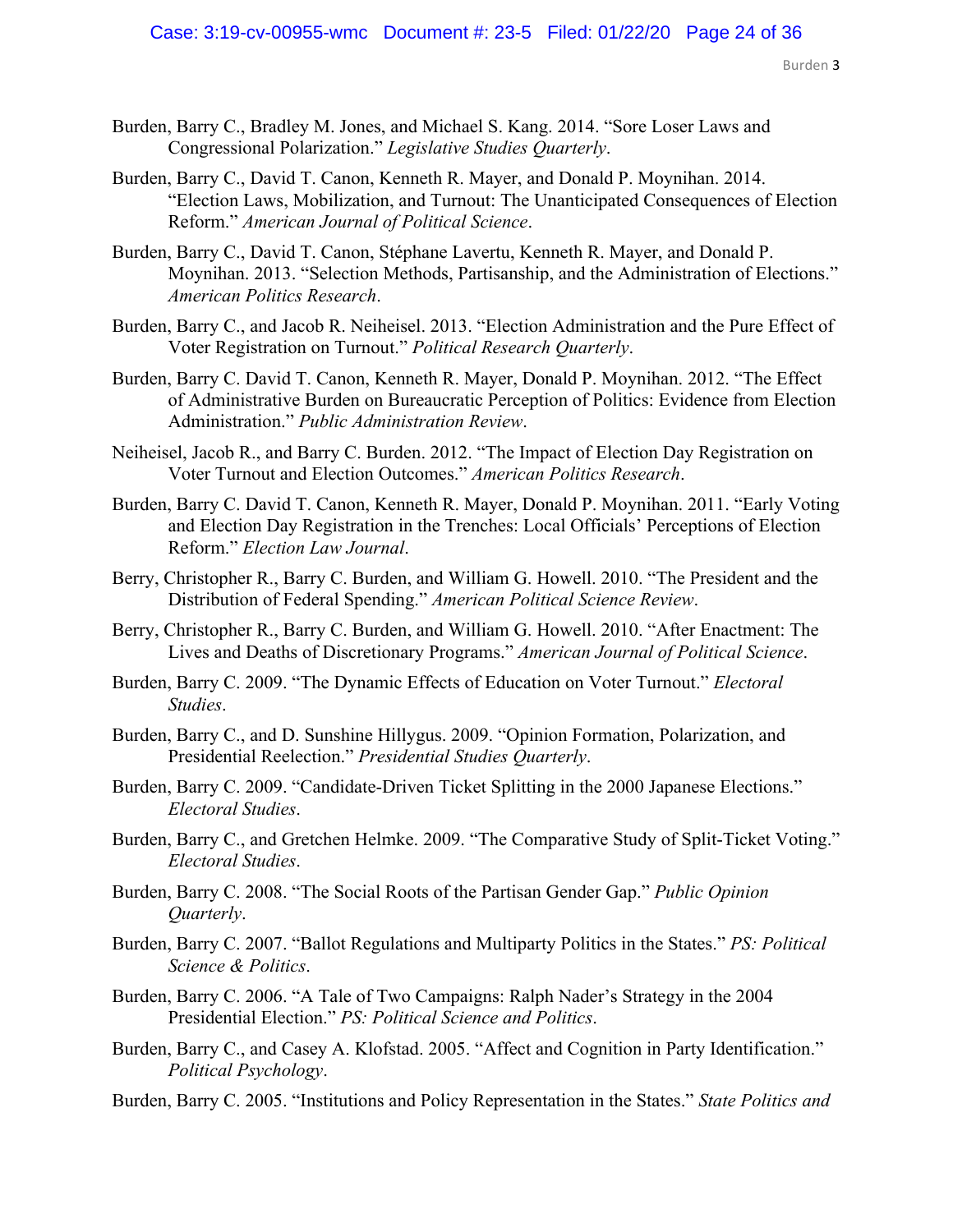*Policy Quarterly*.

- Burden, Barry C. 2005. "Minor Parties and Strategic Voting in Recent U.S. Presidential Elections." *Electoral Studies*.
- Burden, Barry C. 2005. "Ralph Nader's Campaign Strategy in the 2000 U.S. Presidential Election." *American Politics Research*.
- Burden, Barry C., and Tammy M. Frisby. 2004. "Preferences, Partisanship, and Whip Activity in the House of Representatives." *Legislative Studies Quarterly*.
- Burden, Barry C. 2004. "A Technique for Estimating Candidate and Voter Positions." *Electoral Studies*.
- Burden, Barry C. 2004. "Candidate Positioning in U.S. Congressional Elections." *British Journal of Political Science*.
- Burden, Barry C., and Anthony Mughan. 2003. "The International Economy and Presidential Approval." *Public Opinion Quarterly*.
- Burden, Barry C., and Joseph Neal Rice Sanberg. 2003. "Budget Rhetoric in Presidential Campaigns from 1952 to 2000." *Political Behavior*.
- Burden, Barry C. 2003. "Internal and External Effects on the Accuracy of NES Turnout." *Political Analysis*.
- Burden, Barry C. 2002. "When Bad Press is Good News: The Surprising Benefits of Negative Campaign Coverage." *Harvard International Journal of Press/Politics*.
- Burden, Barry C. 2002. "United States Senators as Presidential Candidates." *Political Science Quarterly*.
- Burden, Barry C. 2000. "Voter Turnout and the National Election Studies." *Political Analysis*.
- Burden, Barry C., Gregory A. Caldeira, and Tim Groseclose. 2000. "Measuring the Ideologies of U.S. Senators: The Song Remains the Same." *Legislative Studies Quarterly*.
- Burden, Barry C., and Steven Greene. 2000. "Party Attachments and State Election Laws." *Political Research Quarterly*.
- Burden, Barry C., and Anthony Mughan. 1999. "Public Opinion and Hillary Rodham Clinton." *Public Opinion Quarterly*.
- Burden, Barry C., and Marni Ezra. 1999. "Calculating Voter Turnout in U.S. House Primary Elections." *Electoral Studies*.
- Lacy, Dean, and Barry C. Burden. 1999. "The Vote-Stealing and Turnout Effects of Ross Perot in the 1992 U.S. Presidential Election." *American Journal of Political Science*.
- Burden, Barry C., and David C. Kimball. 1998. "A New Approach to the Study of Ticket Splitting." *American Political Science Review*.
- Burden, Barry C. 1997. "Deterministic and Probabilistic Voting Models." *American Journal of Political Science*.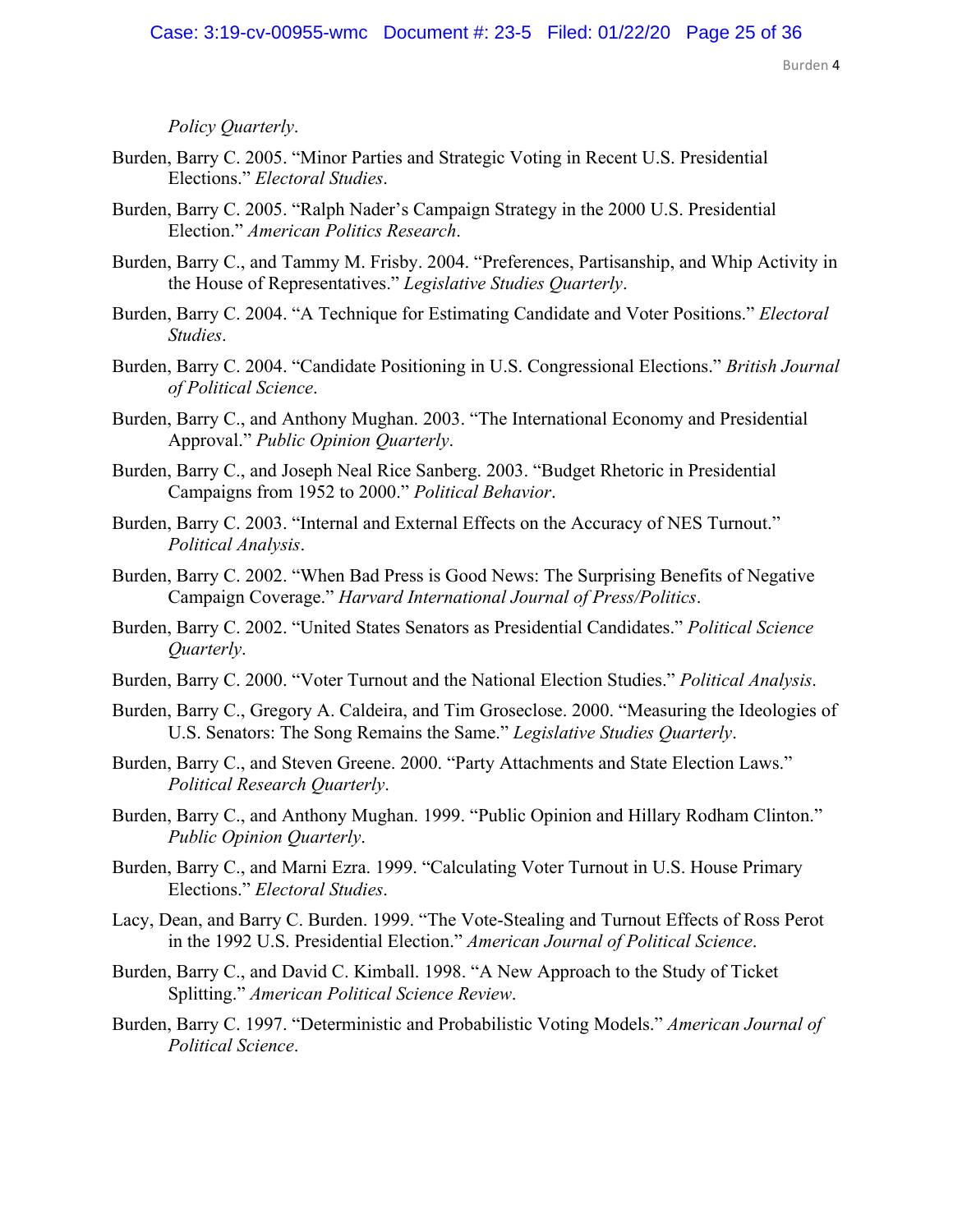## **Book Chapters**

- Kang, Michael S., and Barry C. Burden. 2018. "Sore Loser Laws in Presidential and Congressional Elections." In *Routledge Handbook of Primary Elections*, ed. Robert G. Boatright. New York, NY: Routledge.
- Burden, Barry C., and Jordan Hsu. 2017. "Signature Requirements and Ballot Access for Non-Major Party Candidates." In *Changing How America Votes*, ed. Todd Donovan. Lanham, MD: Rowman and Littlefield.
- Burden, Barry C., and Logan Vidal. 2016. "How Resources, Engagement, and Recruitment are Shaped by Election Rules." In *Resources, Engagement, and Recruitment: New Advances in the Study of Civic Volunteerism*, ed. by Casey A. Klofstad. Philadelphia, PA: Temple University Press.
- Vidal, Logan, and Barry C. Burden. 2016. "Voter Registration." In *American Governance*, ed. Stephen L. Schechter. Farmington Hills, MI: Cengage Learning.
- Burden, Barry C., and Charles Stewart III. 2014. "Introduction to the Measure of American Elections." In *The Measure of American Elections*, eds. Barry C. Burden and Charles Stewart III. New York, NY: Cambridge University Press.
- Burden, Barry C. 2014. "Registration and Voting: A View from the Top." In *The Measure of American Elections*, eds. Barry C. Burden and Charles Stewart III. New York, NY: Cambridge University Press.
- Hillygus, D. Sunshine, and Barry C. Burden. 2013. "Mass Polarization During the Bush Presidency." In *Taking the Measure: The Presidency of George W. Bush*, ed. Donald R. Kelley and Todd G. Shields. College Station, TX: Texas A&M University Press.
- Burden, Barry C. 2013. "The Nominations: Ideology, Timing, and Organization." In *The Elections of 2012*, ed. Michael Nelson. Washington, DC: CQ Press.
- Berry, Christopher R., Barry C. Burden, and William G. Howell. 2012. "The Lives and Deaths of Federal Programs, 1971-2003." In *Living Legislation: Political Development and Contemporary American Politics*, ed. Jeffrey A. Jenkins and Eric M. Patashnik. Chicago, IL: University of Chicago Press.
- Burden, Barry C., and Amber Wichowsky. 2010. "Local and National Forces in Congressional Elections." In *The Oxford Handbook of American Elections and Political Behavior*, ed. Jan E. Leighley. New York, NY: Oxford University Press.
- Burden, Barry C. 2009. "The Puzzle of the Japanese Gender Gap in LDP Support." In *Political Changes in Japan: Electoral Behavior, Party Realignment, and the Koizumi Reforms*, ed. Steven Reed, Kenneth Mori McElwain, and Kay Shimizu. Stanford, CA: Shorenstein Asia-Pacific Research Center.
- Burden, Barry C., and Philip Edward Jones. 2009. "Strategic Voting in the USA." In *Duverger's Law of Plurality Voting: The Logic of Party Competition in Canada, India, the United Kingdom, and the United States*, ed. Bernard Grofman, André Blais, and Shaun Bowler. New York, NY: Springer.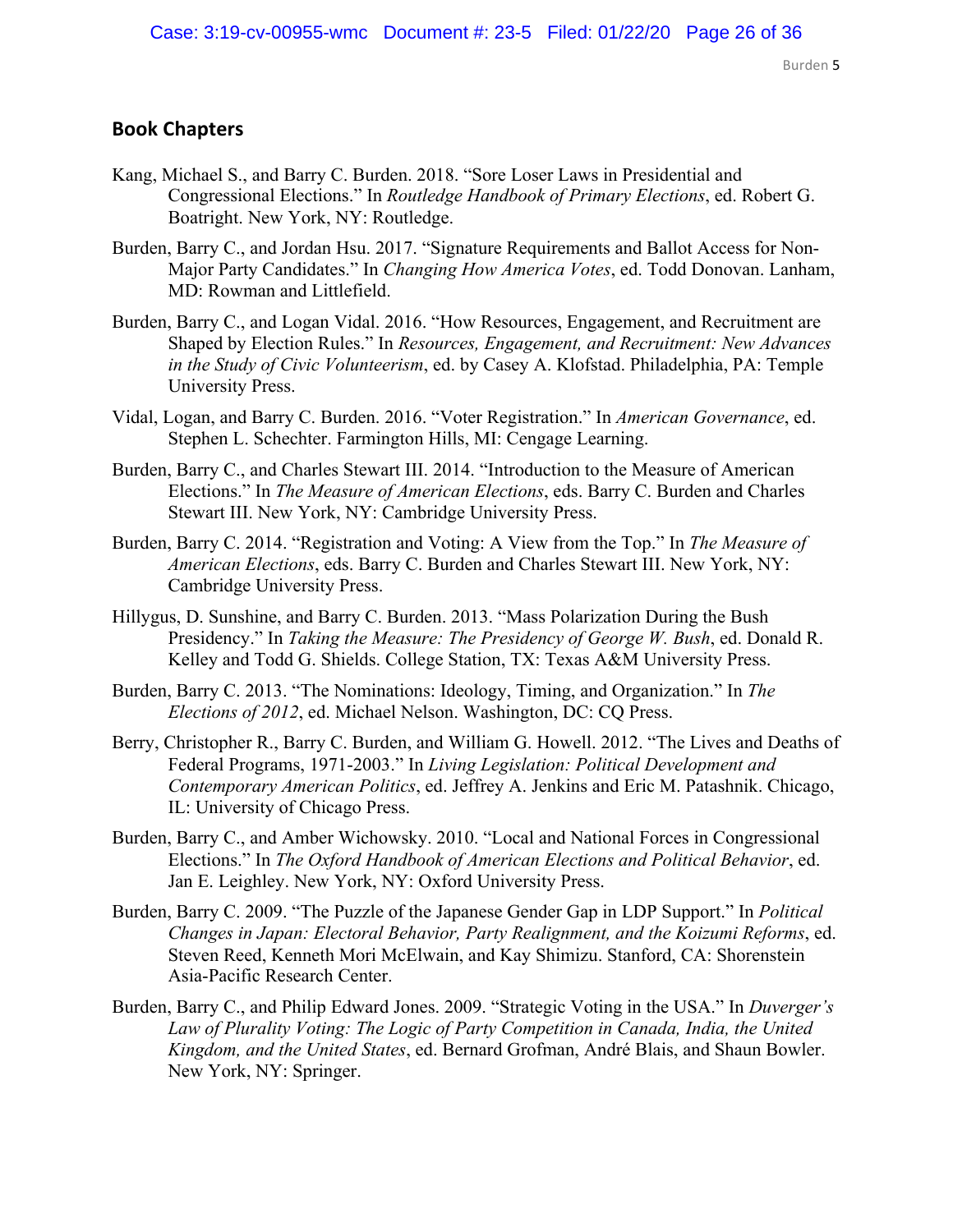#### Case: 3:19-cv-00955-wmc Document #: 23-5 Filed: 01/22/20 Page 27 of 36

- Burden, Barry C. 2009. "The Nominations: Rules, Strategy, and Uncertainty." In *The Elections of 2008*, ed. Michael Nelson. Washington, DC: CQ Press.
- Burden, Barry C. 2008. "Multiple Parties and Ballot Regulations." In *Democracy in the States: Experiments in Elections Reform*, ed. Bruce E. Cain, Todd Donovan, and Caroline J. Tolbert. Washington, DC: Brookings Institution Press.
- Burden, Barry C. 2005. "Laws Governing Suffrage." In *Guide to Political Campaigns in America*, ed. Paul S. Herrnson. Washington, DC: CQ Press.
- Burden, Barry C. 2005. "Family Feud in Massachusetts: How Intraparty Dynamics Influence Redistricting." In *Redistricting in the New Millennium*, ed. Peter F. Galderisi. Lanham, MD: Lexington Books.
- Burden, Barry C. 2005. "The Nominations: Technology, Money, and Transferable Momentum." In *The Elections of 2004*, ed. Michael Nelson. Washington, DC: CQ Press.
- Burden, Barry C. 2003. "Minor Parties in the 2000 Presidential Election" In *Models of Voting in Presidential Elections: The 2000 U.S. Election*, ed. Herbert F. Weisberg and Clyde Wilcox. Stanford, CA: Stanford University Press.
- Burden, Barry C. 2003. "Everything but Death and Taxes: Uncertainty and American Politics." In *Uncertainty in American Politics*, ed. Barry C. Burden. New York, NY: Cambridge University Press.
- Burden, Barry C. 2001. "The Polarizing Effects of Congressional Primaries." In *Congressional Primaries in the Politics of Representation*, ed. Peter F. Galderisi, Michael Lyons, and Marni Ezra. Lanham, MD: Rowman and Littlefield.
- Mughan, Anthony, and Barry C. Burden. 1998. "Hillary Clinton and the President's Reelection." In *Reelection 1996: How Americans Voted*, ed. Herbert F. Weisberg and Janet M. Box-Steffensmeier. Chatham, NJ: Chatham House Publishers.
- Burden, Barry C., and Aage R. Clausen. 1998. "The Unfolding Drama: Party and Ideology in the 104th House." In *Great Theatre: The American Congress in the 1990s*, ed. Herbert F. Weisberg and Samuel C. Patterson. New York, NY: Cambridge University Press.
- Mughan, Anthony, and Barry C. Burden. 1995. "The Candidates' Wives." In *Democracy's Feast: Elections in America*, ed. Herbert F. Weisberg. Chatham, NJ: Chatham House.

#### **Book Reviews**

- Burden, Barry C. 2017. Review of *Election Administration in the United States: The State of Reform after* Bush v. Gore, ed. R. Michael Alvarez and Bernard Grofman. New York, NY: Cambridge University Press. *Perspectives on Politics* 15:1142-4.
- Burden, Barry C. 2014. Review of *Getting Primaried: The Changing Politics of Congressional Primary Challenges* by Robert G. Boatright. Ann Arbor, MI: University of Michigan Press. *Congress & the Presidency* 41:132-4.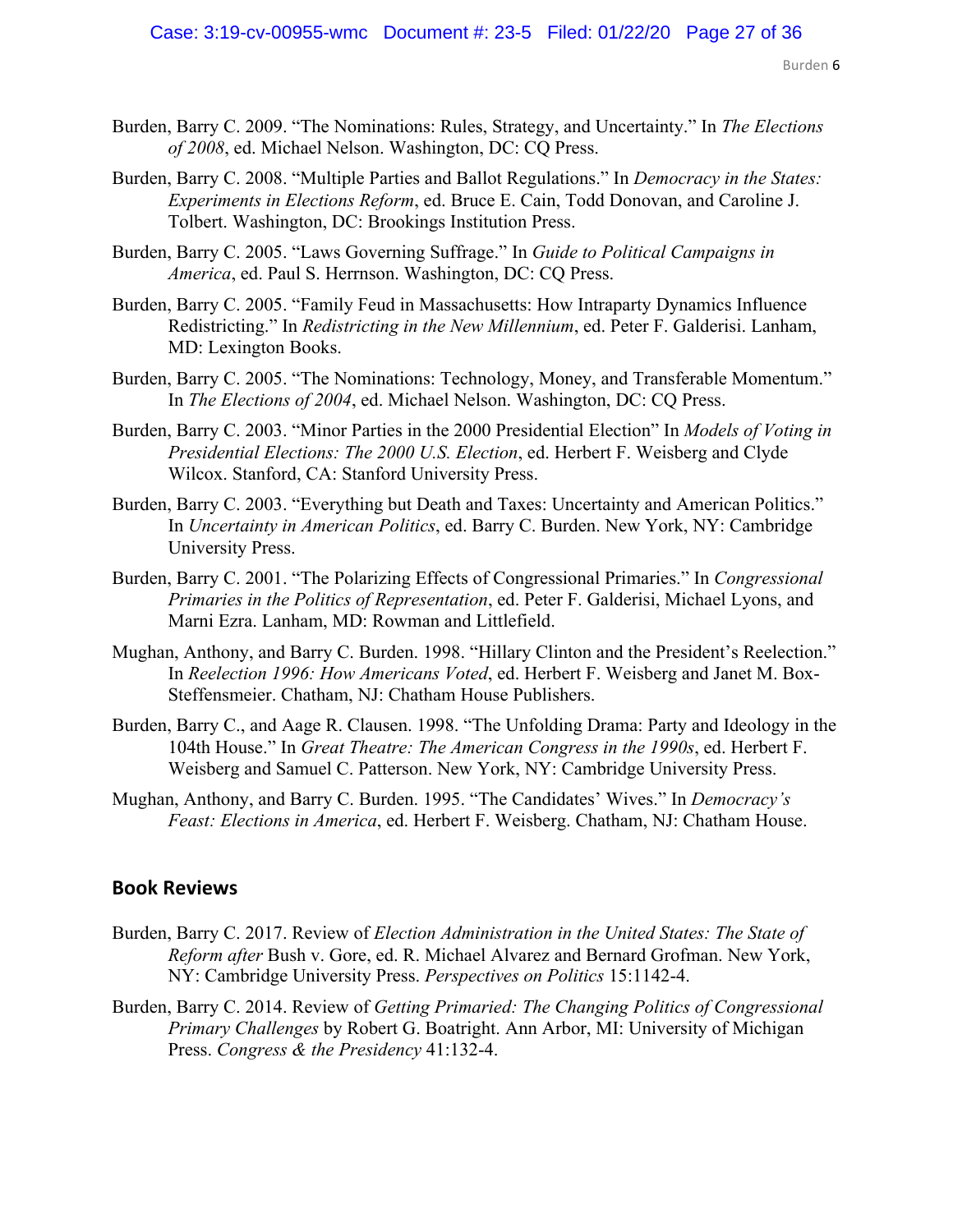- Burden, Barry C. 2009. Review of *Minority Report: Evaluating Political Equality in America* by John D. Griffin and Brian Newman. Chicago, IL: University of Chicago Press. *Public Opinion Quarterly* 73:590-2.
- Burden, Barry C. 2009. Review of *The American Voter Revisited*, ed. Michael S. Lewis-Beck, William G. Jacoby, Helmut Norpoth, and Herbert F. Weisberg. Ann Arbor, MI: University of Michigan Press. *Political Science Quarterly* 124:344-6.
- Burden, Barry C. 2003. Review of *Learning by Voting: Sequential Choices in Presidential Primaries and Other Elections* by Rebecca B. Morton and Kenneth C. Williams. *Public Choice* 114:248-51.
- Burden, Barry C. 2002. Review of *Elements of Reason: Cognition, Choice, and the Bounds of Rationality*, ed. Arthur Lupia, Mathew D. McCubbins, and Samuel L. Popkin. *Journal of Economic Literature* 40:928-9.

## **Reports**

- Bland, Gary, and Barry C. Burden. 2013. "Electronic Registration Information Center: Stage 1 Evaluation." Report to the Pew Charitable Trusts. December 10.
- Burden, Barry C., and Brian J. Gaines. 2013. "Administration of Absentee Ballot Programs." Testimony and report to the Presidential Commission on Election Administration. Hearing in Denver, CO. August 8.
- Burden, Barry C., and Jeffrey Milyo. 2013. "The Recruitment and Training of Poll Workers." Testimony and report to the Presidential Commission on Election Administration. Hearing in Cincinnati, OH. September 20.
- Burden, Barry C. 2010. *Polling Place Incidents in the November 2008 General Election*. Report to the Wisconsin Government Accountability Board.
- Burden, Barry C., David T. Canon, Stéphane Lavertu, Kenneth R. Mayer, and Donald P. Moynihan. 2009. *2008 Wisconsin Election Data Collection Grant Program Evaluation Report*. Report to the Wisconsin Government Accountability Board.
- Burden, Barry C., and Janet M. Box-Steffensmeier. 1998. "Vote Likelihood and Institutional Trait Questions in the 1997 NES Pilot Study." Report to American National Election Study Board of Overseers.

## **Op-Eds, Blog Posts, and Other Publications**

- Burden, Barry C., and Rochelle Snyder. 2018. "In the 2018 Midterms, Many More People Are Running – and Far More Seats Are Contested – Than We've Seen for a Generation." The Monkey Cage blog (*Washington Post*). October 17.
- Burden, Barry C. 2018. "Disagreement over ID Requirements and Minority Voter Turnout." *Journal of Politics* 80:1060-1063.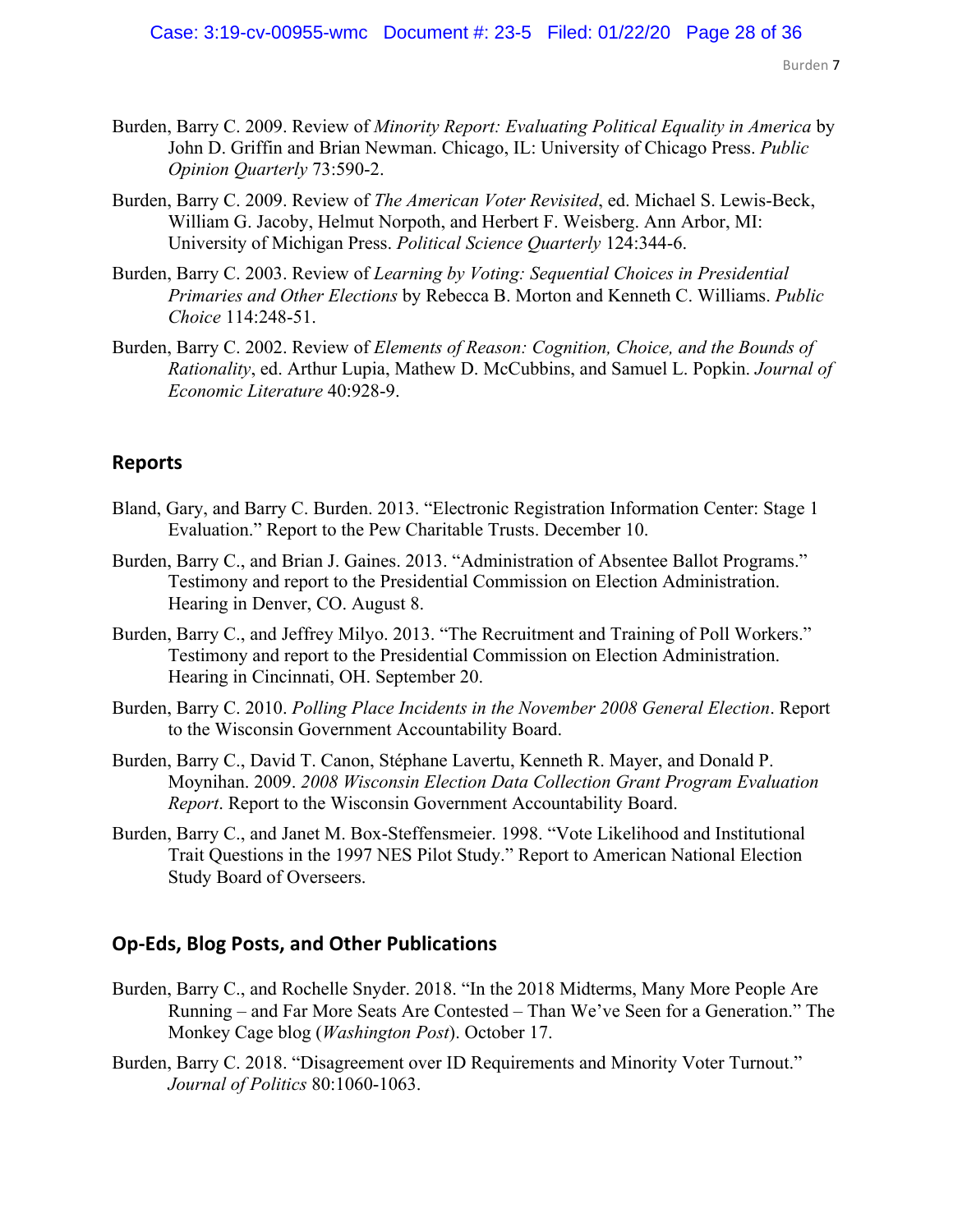- Burden, Barry C., and David T. Canon. 2018. "The Supreme Court Decided Not to Decide Wisconsin's Gerrymandering Case. But Here's Why It Will Be Back." The Monkey Cage blog (*Washington Post*). June 19.
- Burden, Barry C. and Robert Yablon. 2018. "No Bright Line Ruling Likely on SCOTUS Gerrymandering Cases." *The Hill*. June 14.
- Burden, Barry C. 2018. "Same-Day Registration Could Save the Day." *Wisconsin State Journal*. June 10.
- Burden, Barry C. 2017. "Trump's Base Wants to Hold on to the Past at All Costs." *Los Angeles Times*. November 5.
- Burden, Barry C. 2017. "Everything You Need to Know about the Supreme Court's Big Gerrymandering Case." The Monkey Cage blog (*Washington Post*). October 1.
- Burden, Barry C. 2017. "Wisconsin's Retirement System is a Competitive Advantage." *Milwaukee Journal Sentinel*. June 15.
- Burden, Barry C., Evan Crawford, and Michael G. DeCrescenzo. 2016. "The Unexceptional Gender Gap of 2016." *The Forum* 14:415-432.
- Ansolabehere, Stephen, Barry C. Burden, Kenneth R. Mayer, and Charles Stewart III. 2016. "The Wisconsin Recount May Have a Surprise in Store After All." The Monkey Cage blog (*Washington Post*). December 5.
- Burden, Barry C., and Evan Crawford. 2016. "Hillary Clinton's Absence in Wisconsin Reflects Her Strength—and One Weakness." *Wisconsin State Journal*. October 29.
- Burden, Barry C. 2016. "To Win, Trump Needs to Get Non-College Grads to the Polls. Here's Why That Will Be Hard." The Monkey Cage blog (*Washington Post*). June 13.
- Burden, Barry C., and Jordan Hsu. 2016. "Will Record Republican Turnout in the Primaries Translate into a Trump Win in November? Probably Not. Here's Why." The Monkey Cage blog (*Washington Post*). March 15.
- Burden, Barry C. 2016. "How Donald Trump is Breaking the Rules of U.S. Politics." Political Studies Association blog. March 2.
- Burden, Barry C. 2015. "FEC Isn't Right Model for Wisconsin." *Wisconsin State Journal*. September 18.
- Burden, Barry C., David T. Canon, Kenneth R. Mayer, and Donald P. Moynihan. 2014. "Keep Hands off the GAB." *Milwaukee Journal Sentinel*. October 15.
- Burden, Barry C. 2014. "How Political Scientists Informed the President about Election Reform." The Monkey Cage blog (*Washington Post*). January 23.
- Burden, Barry C., and Kevin J. Kennedy. 2013. "State Ranks High on Election Performance." *Milwaukee Journal Sentinel*. February 7.
- Burden, Barry C., David T. Canon, Kenneth R. Mayer, and Donald P. Moynihan. 2012. "Election-Day Registration Works Here." *Milwaukee Journal Sentinel*. December 26.
- Burden, Barry C. 2012. "A Portrait of the Wisconsin Municipal Clerk." *The Municipality*. Volume 106, Number 5.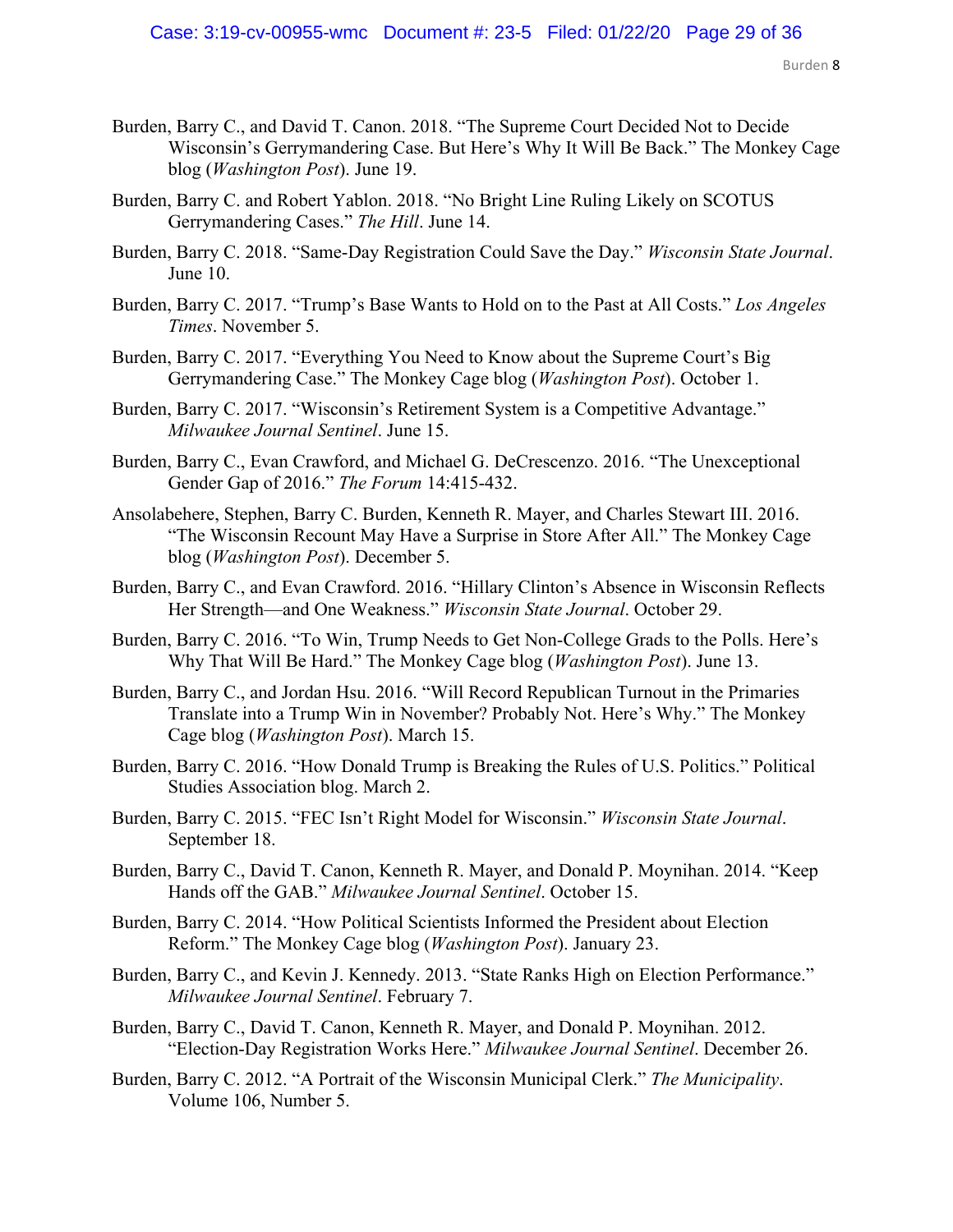- Burden, Barry C. 2011. "Polarization, Obstruction, and Governing in the Senate." *The Forum*. Volume 9, Issue 4.
- Burden, Barry C., and Kenneth R. Mayer. 2010. "Voting Early, but Not So Often." *The New York Times*, October 25.
- Burden, Barry C. 2009. "Representation as a Field of Study." In *The Future of Political Science: 100 Perspectives*, ed. Gary King, Kay Lehman Schlozman, and Norman Nie. New York, NY: Routledge.
- Burden, Barry C. 2004. "An Alternative Account of the 2004 Presidential Election." *The Forum*. Volume 2, Issue 4.
- Burden, Barry C. 2003. "Chronology of the 2000 Presidential Campaign." In *Models of Voting in Presidential Elections: The 2000 U.S. Election*, ed. Herbert F. Weisberg and Clyde Wilcox. Stanford, CA: Stanford University Press.
- Burden, Barry C. 1998. "Chronology of the 1996 Presidential Campaign." In *Reelection 1996: How Americans Voted*, ed. Herbert F. Weisberg and Janet M. Box-Steffensmeier. Chatham, NJ: Chatham House Publishers.
- Burden, Barry C. 1995. "Chronology of the 1992 Presidential Campaign." In *Democracy's Feast: Elections in America*, ed. Herbert F. Weisberg. Chatham, NJ: Chatham House Publishers.

## **Honors and Awards**

- *Political Research Quarterly* Outstanding Reviewer Award (2017) given to the top 20 reviewers of the year
- Association for Politics and the Life Sciences Best Professional Paper (2015) *given by the APLS for the best paper given by faculty members at the annual conference* – "How Different Forms of Health Matter to Political Participation: The Roles of Cognitive, Physical, and General Health," with Jason M. Fletcher, Pamela Herd, Bradley M. Jones, and Donald P. Moynihan.
- State Politics and Policy Best Journal Article Award (2015) *given by the State Politics and Policy section of the APSA for best article published in the previous year* – "Election" Laws, Mobilization, and Turnout: The Unexpected Consequences of Electoral Reform," with David T. Canon, Kenneth R. Mayer, and Donald P. Moynihan
- *American Journal of Political Science* Super Reviewer (2014)
- Jewell-Loewenberg Award (2015) *given by the Legislative Studies section of the APSA for the best article published in* Legislative Studies Quarterly *in the previous year* – "Sore Loser Laws and Congressional Polarization," with Bradley M. Jones and Michael S. Kang

Vilas Associates award, UW Graduate School (2014-2016)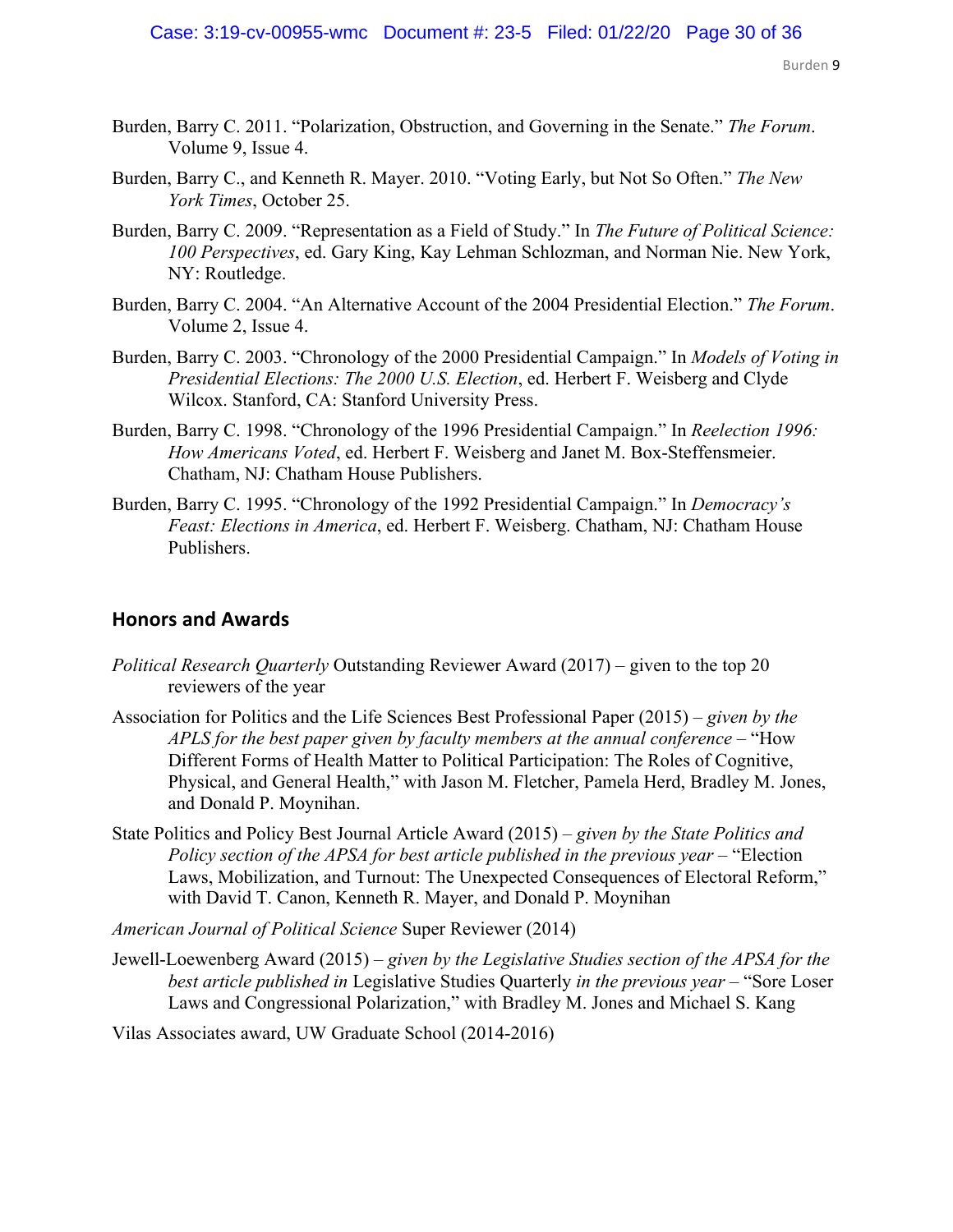Case: 3:19-cv-00955-wmc Document #: 23-5 Filed: 01/22/20 Page 31 of 36

- Robert H. Durr Award (2014) *given by the Midwest Political Science Association for the best paper applying quantitative methods to a substantive problem in political science* – "Election Laws and Partisan Gains: The Effects of Early Voting and Same Day Registration on the Parties' Vote Shares," with David Canon, Kenneth Mayer, and Donald Moynihan
- H. I. Romnes Faculty Fellow, UW Graduate School (2010-2015)
- Licking Valley Schools "Wall of Pride" Award (2009) *given by Licking Valley Local School District to alumni who distinguished themselves professionally or made notable contributions to society*
- Hamel Family Faculty Fellow, UW College of Letters and Science (2008-2013)
- University Residence Hall Favorite Instructor Award (2007 & 2018)
- Nominated for Harvard University Everett Mendelsohn Excellence in Graduate Mentoring Award (2006)
- Emerging Scholar Award (2005) *given by the Political Organizations and Parties section of the APSA for significant research by a scholar receiving her or his doctorate within the past seven years*
- Wittenberg University Outstanding Young Alumnus Award (2002) *given to a graduate of the last decade to recognize professional achievement*
- Council of Graduate Schools/University Microfilms International Distinguished Dissertation Award (2000) – *given to recognize best dissertation completed nationwide in the social sciences between 1998 and 2000*
- Αlpha Lambda Delta Award for superior instruction of freshman students (1999)

OSU Presidential Fellow (1998)

Francis R. Aumann Award for best OSU graduate student conference paper (1996 & 1997)

Malcolm Jewell Award (1996) – *best graduate student paper presented at the 1995 Southern Political Science Association meeting*

Ohio Board of Regents Fellow (1993-1995)

Phi Beta Kappa (1993)

Wittenberg University Student Leader of the Year (1992-1993)

Jeffrey Y. Mao Alumni Award in Political Science (1992)

## **Grants**

- National Science Foundation, \$49,988 for "Election Sciences Conference 2018" (2018-2019, co-PI with Paul Gronke and Charles Stewart III)
- Joyce Foundation, \$198,604 for "State Election Landscapes" (2017-2018, co-PI with Doug Chapin, Edward Foley, Steven Huefner, and Charles Stewart III)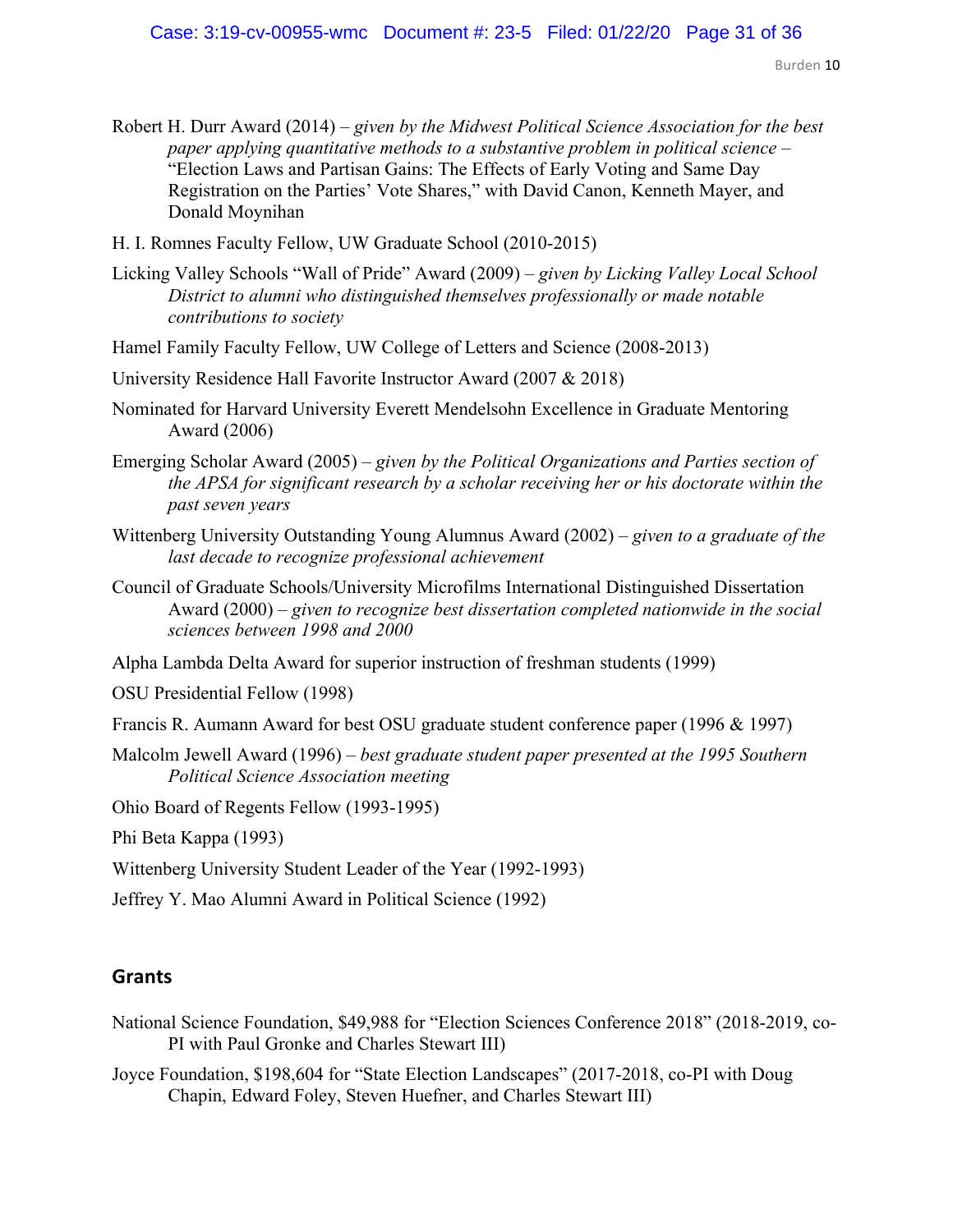#### Case: 3:19-cv-00955-wmc Document #: 23-5 Filed: 01/22/20 Page 32 of 36

- Vilas Associates award, "The Genetic, Personality, and Health Origins of Political Participation" (2015-2017)
- UW Graduate School Research Committee, "Political Participation among Older Americans" (2014-2015, co-PI with Donald P. Moynihan)
- Center for Demography of Health and Aging, "Political Participation of Older Americans: The Role of Social and Genetic Factors" (co-PI with Fletcher and Moynihan, 2013-2014)
- Pew Charitable Trusts, \$46,400 for "Measuring Elections Performance Project," (with head PI Charles Stewart III, 2012-2013)
- Wisconsin Government Accountability Board, \$43,234 for "Analysis of Polling Place Incident Logs" (head PI with Canon, Mayer, and Moynihan, 2011-2012)
- UW Graduate School Research Committee, "The Consequences of Electing Election Officials" (2009-2010)
- Pew Center on the States, Making Voting Work: \$49,400 for "Early Voting and Same Day Registration in Wisconsin and Beyond" (head PI with Canon, Mayer, and Moynihan, 2008-2009)
- U.S. Election Assistance Commission, Election Data Collection Grant Program: responsible for \$212,442 of \$2,000,000 grant to the Wisconsin Government Accountability Board (head PI with Canon, Mayer, and Moynihan, 2008-2010)
- UW Graduate School Research Committee: "The Puzzling Geography of Federal Spending," (2007-2008)
- UW Graduate School Research Committee: "The Political Economy of the Japanese Gender Gap" (2006-2007)
- CAPS faculty research conference: \$36,500 for "Democracy, Divided Government, and Split-Ticket Voting" (2006)
- Joseph H. Clark fund award: "The Limits of Representation" (2004-2006)
- Reischauer Institute of Japanese Studies: "Accountability, Economics, and Party Politics in Japan" (2004-2006)
- Time-sharing Experiments in the Social Sciences: "Affect and Cognition in Party Identification" (with Casey A. Klofstad, 2004)
- Harvard Faculty of Arts & Sciences Course Innovation Funds: "The Practice of Political Science" (2003)
- Dirksen Congressional Center Congressional Research Award: "The Discharge Rule and Majoritarian Politics in the House of Representatives" (2002-2003)
- Reischauer Institute of Japanese Studies Curriculum Enrichment Grant: "Electoral Politics in America and Japan" (2002)
- CBRSS research program grant: "Affect and Cognition in Party Identification" (2001)
- Joseph H. Clark fund award: "Affect and Cognition in Party Identification" (2001-2002)
- Joseph H. Clark fund award: "Ideology in Congressional Elections" (2000-2001)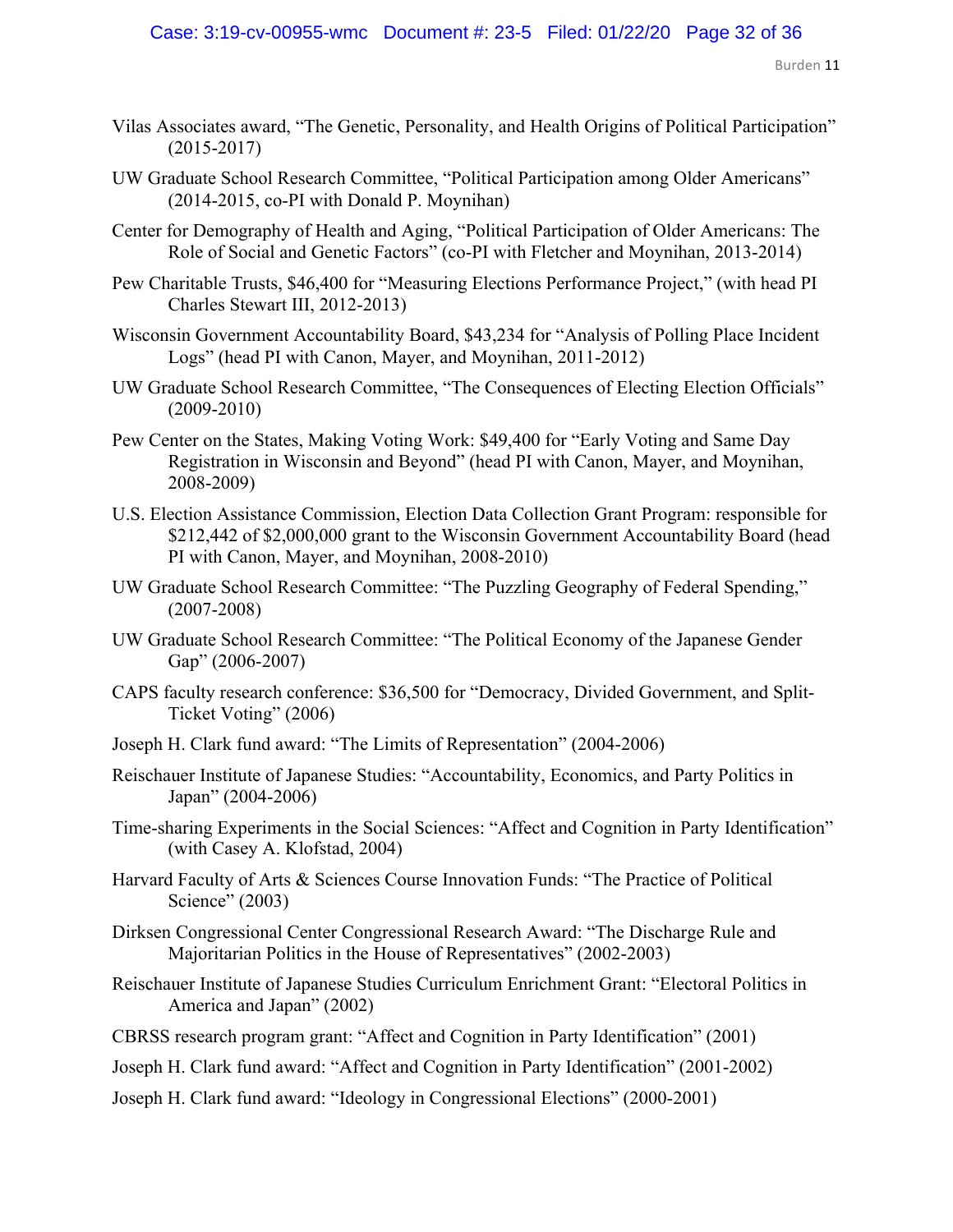NSF Doctoral Dissertation Improvement Grant: "Candidates' Positions in Congressional Elections" (1997)

## **Teaching and Advising**

Undergraduate courses:

Introduction to American Politics Elections and Voting Behavior Political Behavior American Public Opinion Election Reform in America The Politics of Congress/The Legislative Process/The U.S. Congress Techniques of Political Analysis Electoral Politics in America and Japan The Practice of Political Science Research

Graduate courses:

American Politics Field Seminar Mass Political Behavior/American Electoral Politics Congressional Politics American Political Parties Readings on Advanced Statistical Methods Quantitative Research Design/Empirical Methods of Political Inquiry American Political Institutions Readings on Interest Group Politics American Politics Workshop Political Science as a Discipline and Profession

Primary advising of doctoral students (placement):

Levi Bankston (current) Evan Crawford (2018, University of San Diego)  *Department of Political Science award for best dissertation in American politics* Michael DeCrescenzo (current) Matthew Holleque (2012 Obama for America campaign, BlueLabs, & Facebook) Jordan Hsu (current - co-chair) Bradley Jones (2016 Pew Research Center) Dimitri Kelly (2013 Linfield College) Yujin Kim (2014 University of Wisconsin Survey Center) Jacob Neiheisel (2013 Denison University & University of Buffalo) Matthew Shor (current) Rochelle Snyder (current) Logan Vidal (2015 MA, Wisconsin state legislature) Amber Wichowsky (2010 Yale CSAP Fellowship & Marquette University)  *Carl Albert Dissertation Award for best dissertation in legislative studies*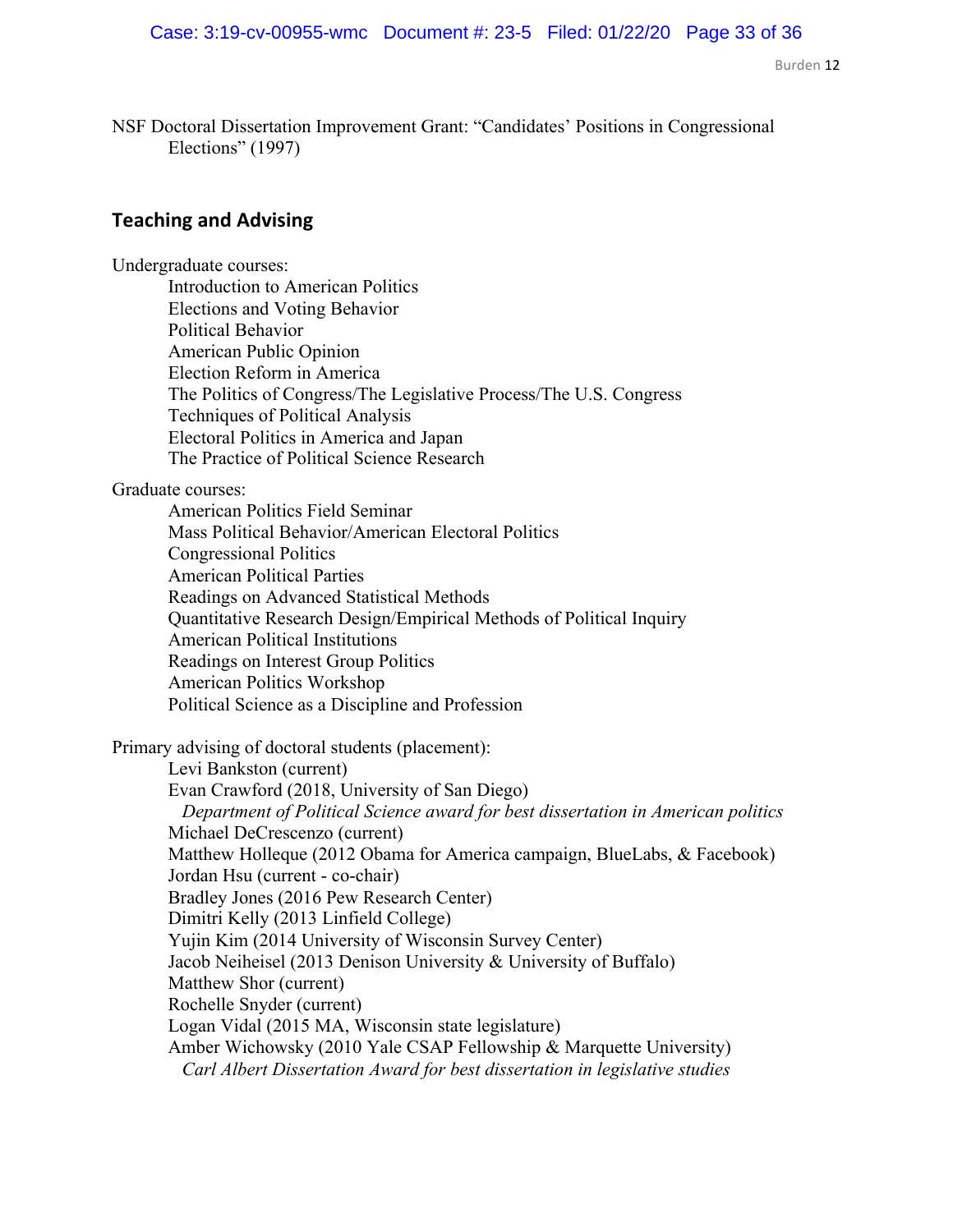Burden 13

## **Professional and University Service**

#### Journal editorial boards:

*Japanese Journal of Political Science* (2018-present) *Election Law Journal* (2013-present) *Electoral Studies* (2011-present) *Political Research Quarterly* (2014-2016) *Legislative Studies Quarterly* (2011-2013)

#### Other boards and councils:

MIT Election Data and Science Lab advisory committee (2017-present) Election Performance Index Advisory Board, Pew Center on the States (2010-2014) APSA Elections, Public Opinion, and Voting Behavior organized section Communications Director (2012-2015) APSA Legislative Studies organized section council (2009-2011) APSA Political Organizations and Parties organized section council (2005-2007) APSA Ad Hoc Committee on Member Communications (2013)

#### Conference section head:

Electoral Campaigns, MPSA annual meeting (2017) Political Organizations and Parties, APSA annual meeting (2006) Political Methodology, SPSA annual meeting (2001)

## Conference organizer:

Wisconsin Election Landscapes (2019) Election Sciences, Reform, and Administration (ESRA) conference, *co-chair* (2018) Society for Political Methodology (Polmeth) annual meeting, *co-chair* (2017) Elections Research Center symposiums (2016 and 2018) Democracy, Divided Government, and Split-Ticket Voting conference (2006)

#### Award committees:

Best Paper Presented by a Graduate Student at the 2019 MPSA meeting (*chair*, 2019) Legislative Studies organized section Jewell-Loewenberg Award for the best article published in *Legislative Studies Quarterly* in the previous year (*chair*, 2016)

- Elections, Public Opinion, and Voting Behavior organized section graduate student travel award committee (2013-2015)
- Political Organizations and Parties organized section/*Party Politics* award committee for the best paper presented at the 2006 APSA annual meeting (*chair*, 2007)
- Political Organizations and Parties organized section Emerging Scholar Award committee (*chair*, 2013)

#### Invited presentations:

Boston University, Brookings Institution, Dartmouth College, Japan National Press Club, Kwansei Gakuin University, Northwestern University, Stanford University, State Bar of Wisconsin, University of Chicago, SUNY-Stony Brook, University of Houston, University of Iowa, University of Minnesota, University of Missouri-Columbia,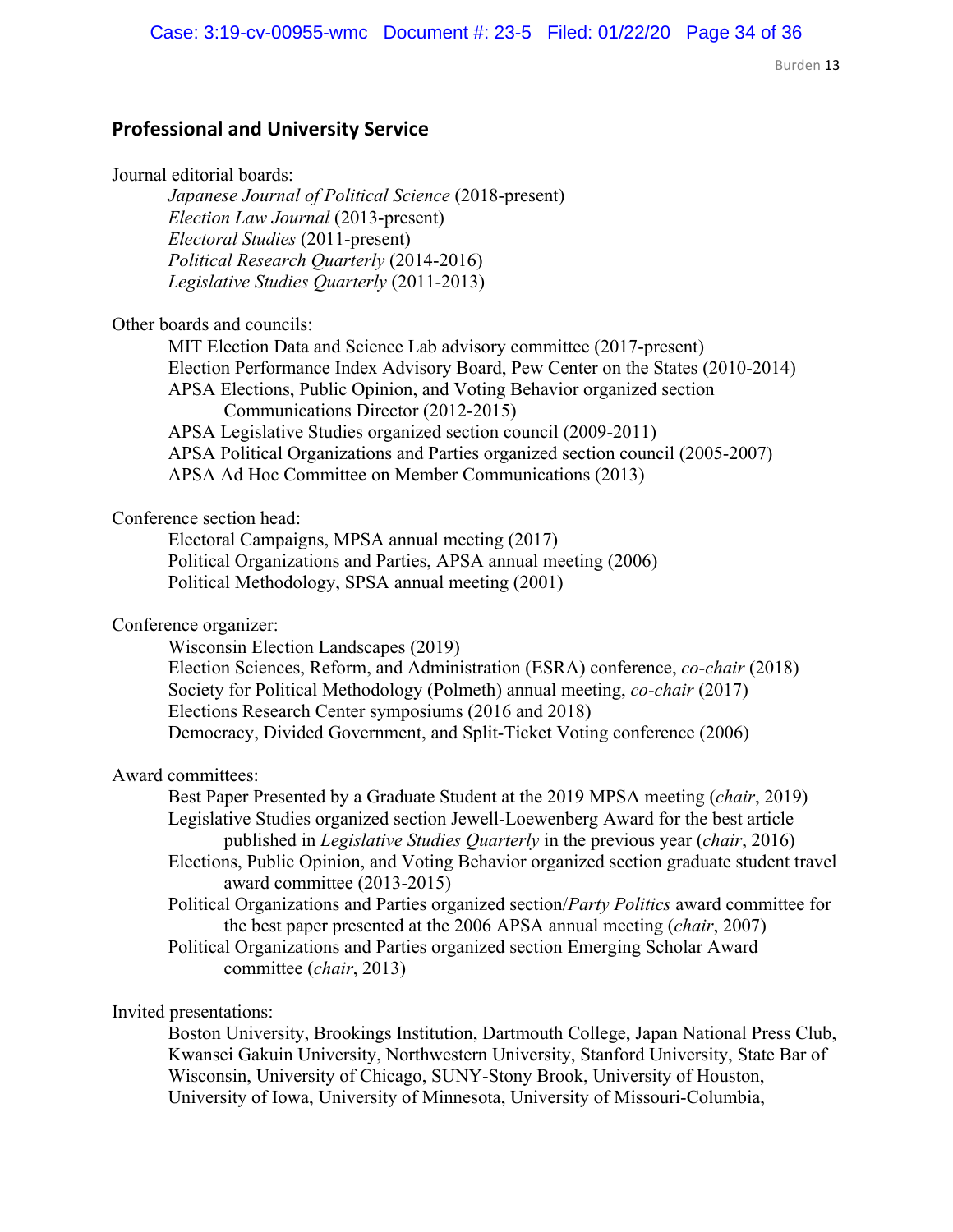University of North Carolina-Chapel Hill, University of Notre Dame, University of Rochester, University of Texas at Austin, Utah State University, Wisconsin Academic of Sciences, Arts, and Letters, University of Wisconsin-Eau Claire, Wittenberg University, Yale University, & many other university and community forums

University of Wisconsin Department of Political Science service:

Associate Chair/Director of Graduate Studies (2007-2012) Graduate Admissions and Fellowships, *chair* Graduate Program Committee, *chair* Teaching Assistant Evaluation Committee, *chair* American Politics Search Committee, *chair* Preliminary Examination Appeals Committee Graduate Program Committee Budget and Development Committee Special Appointments Committee American Politics Field Chair

Other University of Wisconsin service:

Faculty Senate

L&S Teaching Fellow Anniversary Symposium Planning Committee L&S C-GRS Faculty Executive Committee Graduate School Social Studies Fellowships Committee Social Studies Divisional Executive Committee Principal Investigator Committee, Graduate School University of Wisconsin Survey Center Steering Committee Tommy G. Thompson Center on Public Leadership Faculty Advisory Board Graduate School Cluster Advisory Committee PROFS Steering Committee Morgridge Center for Public Service Board of Advisors

Harvard University service:

American Politics Faculty Search Graduate Admissions Government Concentration/Board of Senior Examiners Teaching Fellow Coordinator American Politics Field Coordinator Center for Government and International Studies, Subcommittee on Teaching and Conference Spaces Truman Scholarship Nomination Eben Fiske Studentship Nomination Political Communication Faculty Search, Kennedy School of Government

Documentary film appearances:

*An Unreasonable Man* (2006) *Fahrenheit 11/9* (2018) *Slay the Dragon* (2019)